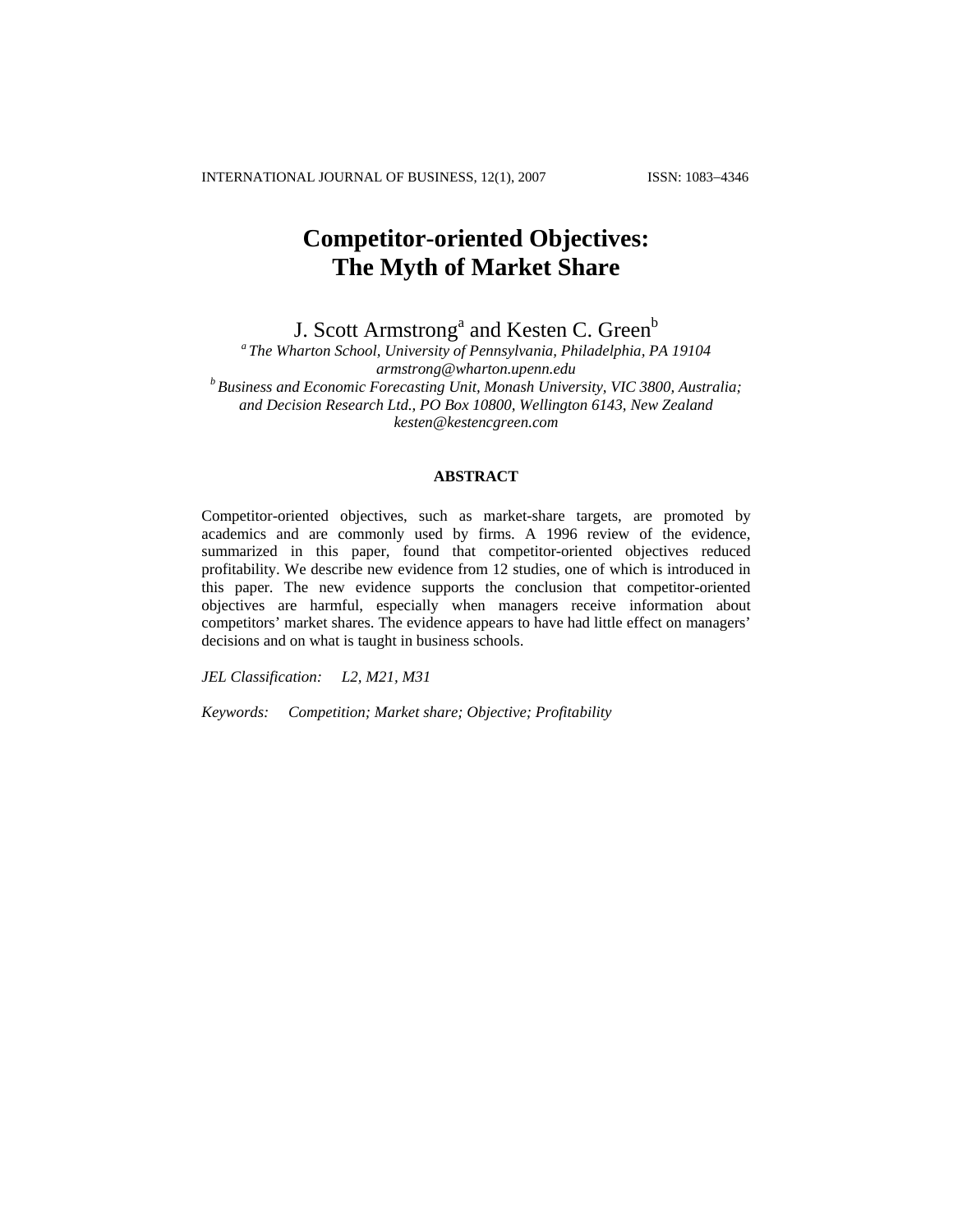# **I. INTRODUCTION**

Many managers have a natural inclination to want to beat their competitors. Our concern in this paper is with the relationship between competitor orientation and performance. We show that competitor-oriented objectives are detrimental to firms' profitability and that the use of information and decision aids to support such an orientation exacerbates the harm.

The pursuit of competitor-oriented objectives is consistent with the long-held belief that business is like warfare. In the late  $19<sup>th</sup>$  century, it was popular for executives to strive for revenue maximization. To see how well they were doing, they compared themselves to their competitors in the industry. Judging from Lanzillotti (1958), competitor-oriented objectives, typically expressed in terms of market share, were commonly utilized by large firms well before the 1950s. Oxenfeldt (1959) lamented the common use of market-share objectives and discussed the logical and practical flaws of pursuing such objectives.

Economists frown on competitor-oriented objectives (Mueller 1992). They consider the proper objective of business to be profits, not market share. Business school academics, however, have rushed to support market share objectives, noting that higher market shares are correlated with higher profitability. Influential support came from two *Harvard Business Review* papers: Buzzell, Gale, and Sultan (1975) and Porter (1979). Other articles and books, such as Porter (1980), agreed with these claims. These writings gave credence to the already popular view that business is like war and that the goal is to win by defeating competitors. Porter (1979) went further by referring to customers and suppliers as competitors. Henderson, founder of Boston Consulting Group, claimed, in a 1989 *Harvard Business Review* article, that it is all about survival: " … Darwin is probably a better guide to business competition than economists are.'

Market share *is* positively correlated to profits. A meta-analysis of the relationship between market share and profitability by Szymanski *et al*. (1993) identified 48 studies that reported 276 elasticities from econometric models. The elasticities ranged from -0.16 to 0.84 with the unweighted mean elasticity equal to 0.20. However, it does not follow logically that seeking higher market share will improve profits. Rather the correlation between market share and profitability is more logically interpreted as showing that firms with better offerings tend to achieve higher market shares.

Advocates of competitor-oriented objectives do not provide evidence relevant to their claims. However, much evidence has been published that shows such objectives are common,

#### **II. EVIDENCE UP THROUGH 1996**

Much of the evidence on the prevalence and effect of competitor orientation was presented in Armstrong and Collopy (1996). We briefly summarize that evidence here.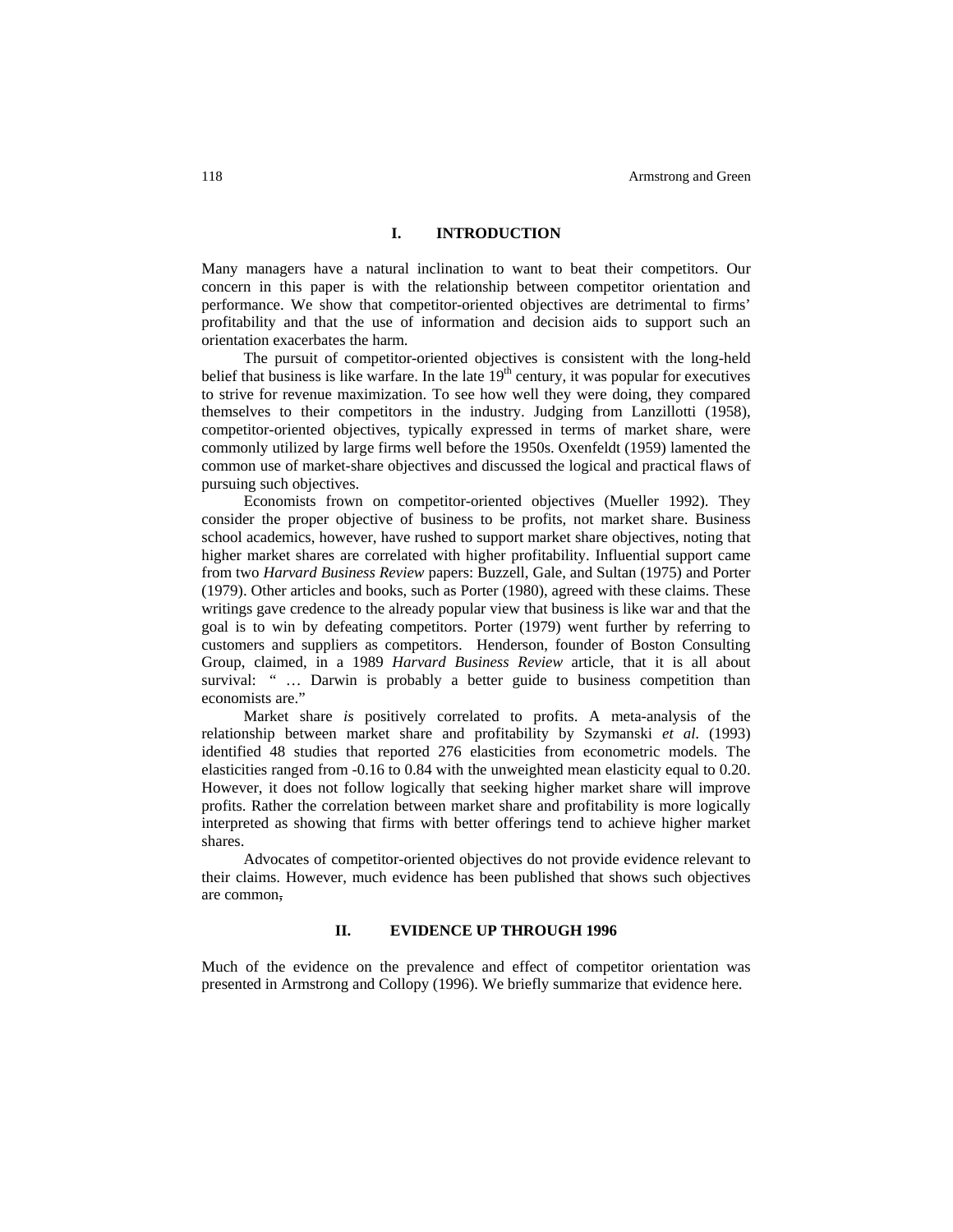#### **A. Prevalence of Market-oriented Objectives**

Armstrong and Collopy (1996) (henceforth A&C) summarized laboratory studies on the prevalence of competitor-oriented objectives. Here are some of the key studies:

Scodel *et al*. (1959), Messick and Thorngate (1967), and Messick and McClintock (1968) modified a prisoner's dilemma matrix to test the effect of providing information to subjects on their cumulative score relative to the other player's. When playing the game for many trials and given feedback about their *relative* score, almost 90% of these subjects' choices were competitive (low-profit) rather than cooperative (profit maximizing). Kuhlman and Marshello (1975) summarized research from three similar studies. The percentage of people that selected competitor-oriented responses ranged from 21% to 49%, depending on game instructions and payoffs. Liebrand and van Run (l985) found similar results across cultures.

Between 1989 and 1994, A&C asked 170 MBA students whether "the primary purpose of the firm is (a) to do better than its competitors, or (b) to do the best that it can." One-third of the students believed that firms should try to do better than their competitors. About the same percentage agreed with the statement that "the best way to judge the success of a firm is by how well it does relative to its competitors." In early 1995, the same questions were asked of 54 students at a university in Korea; about 40% agreed with each statement.

Many managers justify their competitor-oriented objectives as a way to increase long-term profits. In l992, A&C asked marketing faculty and students: "What do you believe would be the effects on *long-term profitability* if a firm has as its primary goal to achieve higher market share?" Of the l02 respondents, 57% believed that profits would be higher, 27% believed that they would be lower, and l6% were undecided.

In 1993, A&C surveyed 72 managers attending seminars in the US, Argentina and Chile. Half of them considered that "the primary purpose of our firm is to be better than its competitors" and 39% agreed that "the best way to judge the success of our firm is by how well it does relative to our competitors."

In the A&C survey of 21 senior executives from Japanese companies, 29% said that the primary purpose of their firms is to be better than their competitors, and 48% judged their success by how well they do relative to their competitors.

To further assess what marketing experts believed, A&C (1996) posed the following question to convenience samples of marketing faculty and managers in New Zealand, the United States, and Argentina:

*What if we ran the following study: (l) select 20 firms from different industries; (2) assess the extent to which their goals are competitor oriented (market share); and (3) examine their profits over the next three decades. Assuming that the 20 firms would differ greatly with respect to competitor orientation, what would you predict?* 

Of the 108 respondents, 52% said that profits for firms with competitor-oriented goals would be higher or much higher than other firms, while only 26% thought they would be lower or much lower.

Leeflang and Wittink (1996), in a study of seven popular brands of a nondurable, nonfood product sold in the Netherlands concluded that managers overreacted to each other's promotional activities. In a replication in New Zealand of the Leeflang and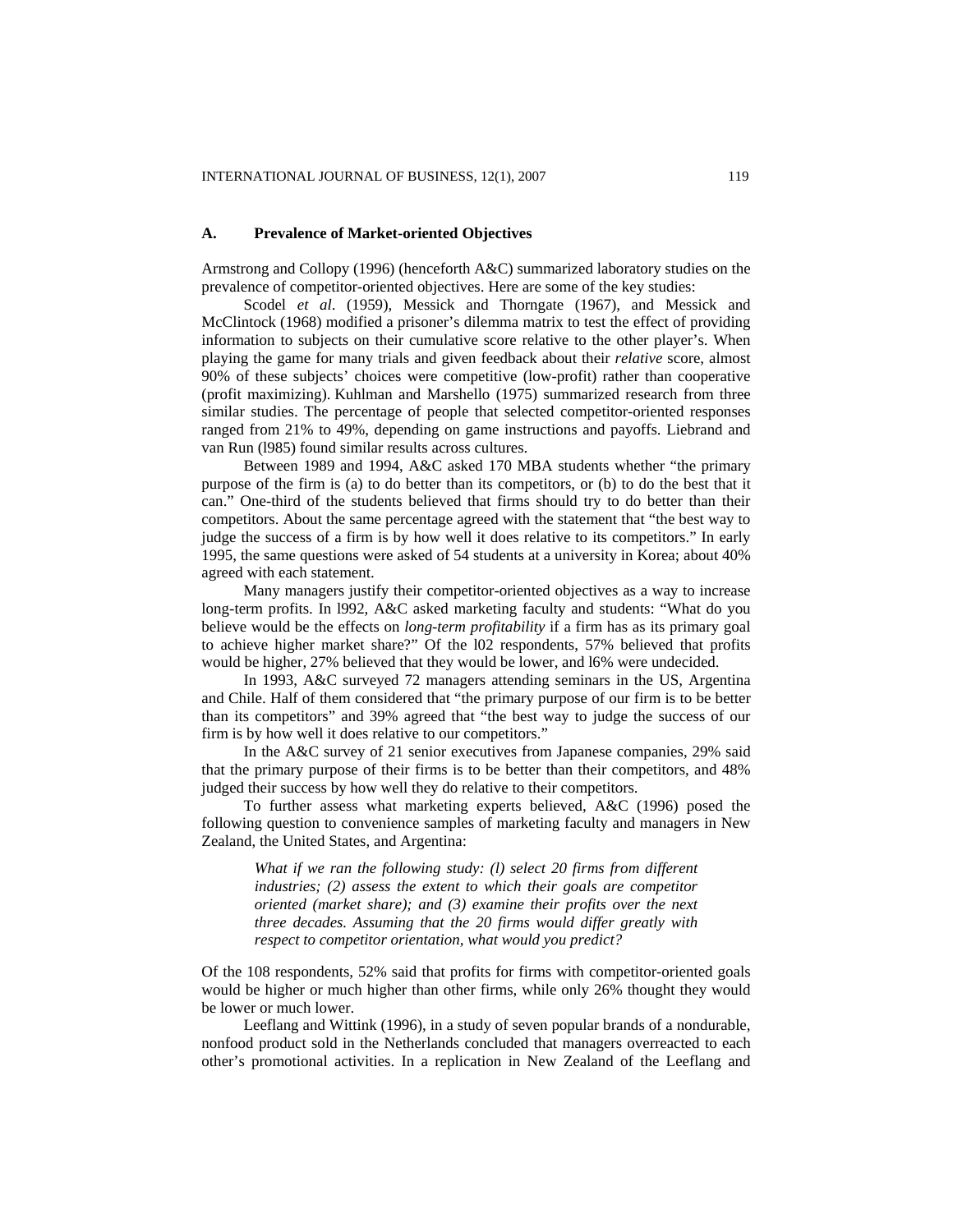Wittink study, Brodie, Bonfrer and Cutler (1996) found even stronger evidence that managers were too competitor oriented.

# **B. Effects of Competitor-oriented Objectives**

Kohn's (1986) review of competition contains 388 references drawn from a variety of areas including sports, education, and the performing arts (but not from business). He concluded that, in general, competitor-oriented objectives harm performance. In the rest of this section, we review studies related to business.

# 1. Laboratory Studies

In general, managerial objectives affect the performance of a firm (Keil *et al*. 2001, Locke and Latham 2002). A&C described prior evidence on the effects of competitororiented objectives on performance:

In Deutsch's (1958, 1960) laboratory experiments subjects, who were acting as managers for two hypothetical trucking companies, had to share a road. Both companies were less profitable when they were told to do better than their opponents than when told do the best they could for themselves.

Corfman and Lehmann (1994) asked 57 subjects to make "advertising spending decisions as marketing managers of a medium-sized manufacturer selling in mature markets." The advertising decision involved high (competitive) or low (cooperative) budgets. Although the profits were much higher for the cooperative budget, 78% of the subjects chose the competitive budget.

A&C conducted laboratory experiments where subjects were asked to assume the role of a marketing manager for their firm. Subjects in the control group were given information only on their own firm's profits while the subjects in the experimental groups were also given information on their competitor's profits. The situation was described to them, and they were told to choose a "high" or "low" price for a new product. Their expected profit figures were the same in each treatment and are explained in Table 1.

| Group    | <b>Information</b>         | <b>Expected Profits Over 5 Years</b> |                   |  |  |
|----------|----------------------------|--------------------------------------|-------------------|--|--|
|          | <b>Provided</b>            | <b>Low Price</b>                     | <b>High Price</b> |  |  |
| Control* | Subject Firm               | \$40 M                               | \$80 M            |  |  |
| $Harm**$ | Subject Firm<br>Other Firm | \$40 M<br>$-$ \$100 M                | \$80 M<br>\$40 M  |  |  |
| Beat***  | Subject Firm<br>Other Firm | \$40 M<br>\$20 M                     | \$80 M<br>\$160 M |  |  |

**Table 1**

\*The control treatment made no mention of competitors.

\*\*\*Subjects were able to do better than their competitors without causing the competitor to lose money.

<sup>\*\*</sup>Subjects were able to harm their competitors.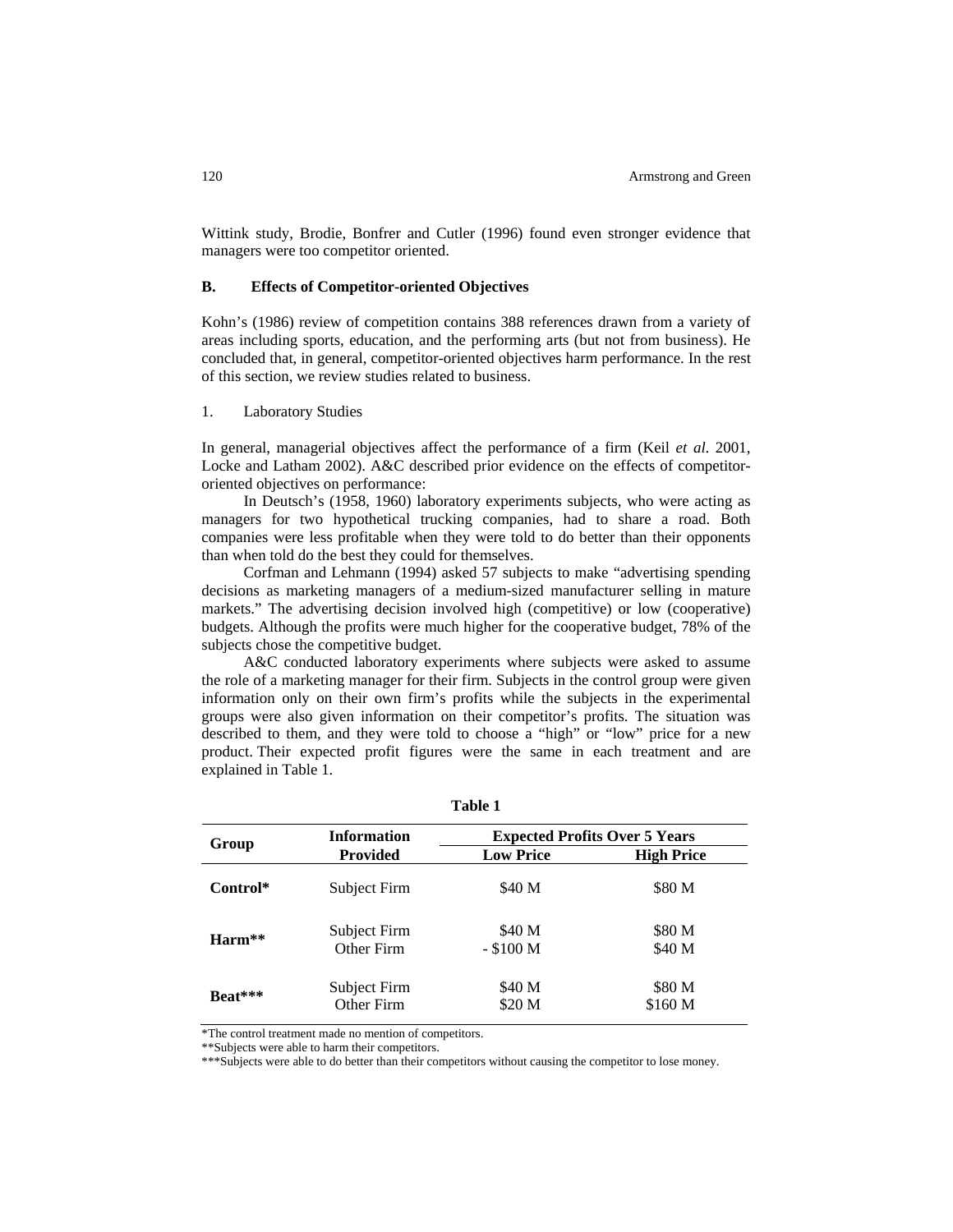When no information was provided about the performance of competitors, 14% of subjects chose the less profitable decision. Subjects in the harm treatment chose the less profitable decision at more than twice that rate (34%) and in the beat treatment as many as 60% of subjects selected the low price.

In some versions, A&C described the situation as involving a "new, highly technical product" to assess whether the type of product made a difference. Variations in the product description did not change the results. A&C also tested other threats to validity by changing key aspects of the problem, as follows:

a. Longer Time Horizon.

With a 5-year time horizon, some subjects in the harm and beat treatments who decided on the low price might have believed their firm would suffer short-term losses in exchange for long-term gains. To address this possibility, A&C tested a *20-year* time horizon. This had only modest effects on the decisions. Many subjects continued to harm and beat subjects despite the substantial forgone profits.

b. Ex Post Pricing Decision.

Despite the instructions, subjects might have made different assumptions about profits beyond the stated planning horizon. To control for this, the problem was changed to refer to the past. A&C asked subjects to decide which of two divisional brand managers should be promoted: one who had used a high-price strategy which resulted in high profits, or another whose low-price strategy had led to low profits. In one treatment the profit figures were identical to those used in the original harm treatment, and 40% of subjects promoted the low-profit marketing manager. In the *ex post* beat treatment, 51% promoted the low-profit marketing manager.

c. Equalizing Final Market Values.

In a further version of the *ex post* pricing treatments, A&C added information that the two divisions were valued equally (both initially and currently), but the manager who used the higher price achieved much higher profits during the elapsing period. Among subjects receiving the equal–market-value harm treatment, 52% promoted the manager who had the lower profits while 34% did so in the equal-market-value beat treatment.

d. Summarizing Across Treatments

Table 2 summarizes the findings for the above treatments: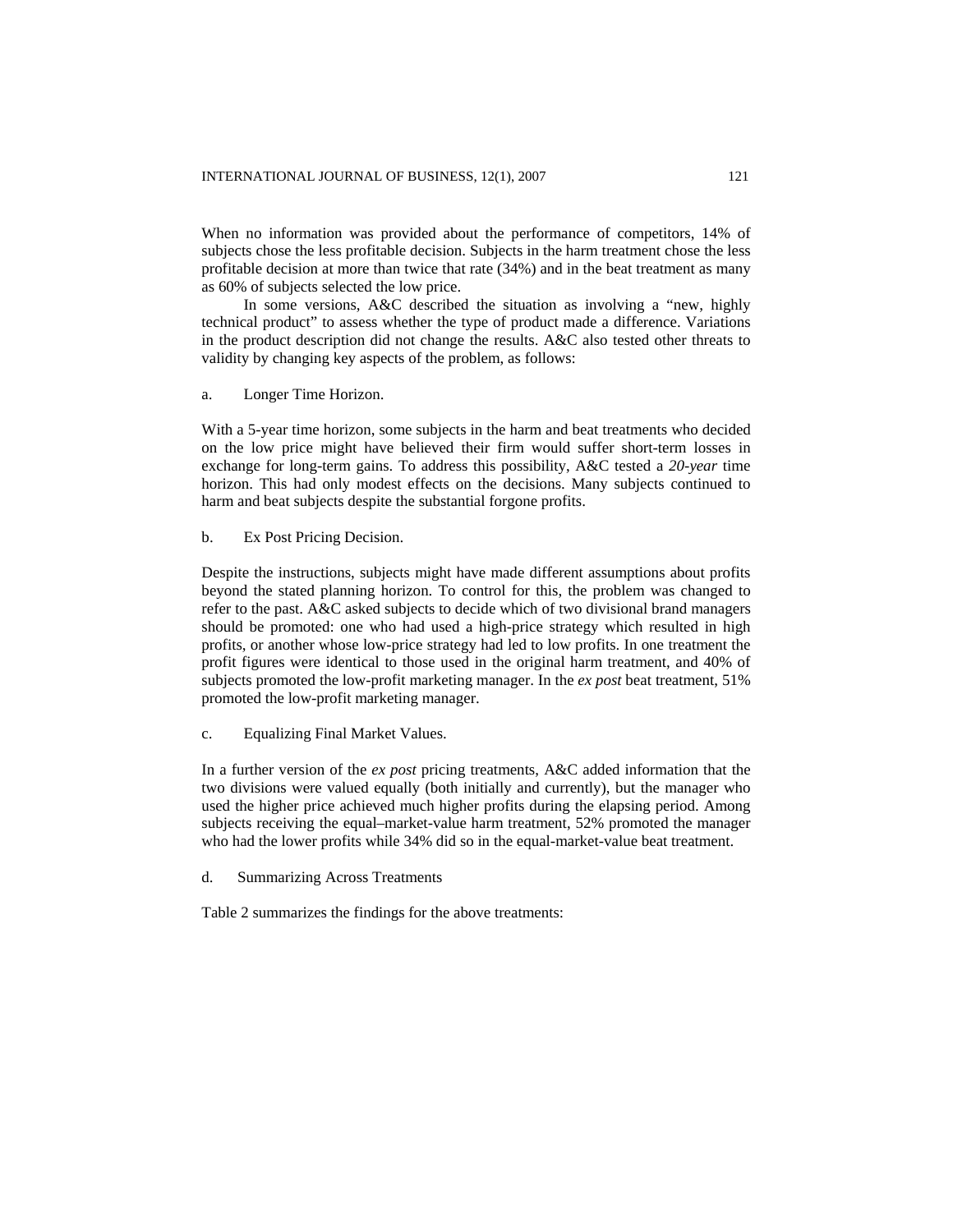| <b>Information about competitors</b>            |         |          |         |  |  |  |
|-------------------------------------------------|---------|----------|---------|--|--|--|
| <b>Treatment</b><br><b>None</b><br>Harm<br>Beat |         |          |         |  |  |  |
| <b>Pricing:</b>                                 |         |          |         |  |  |  |
| 5 years (benchmark)                             | 14 (65) | 34 (139) | 60(60)  |  |  |  |
| 20 years                                        | 12(42)  | 45(40)   | 30(40)  |  |  |  |
| <i>Ex Post Pricing:</i>                         |         |          |         |  |  |  |
| 5 years                                         | n.a.    | 40(76)   | 51 (69) |  |  |  |
| 20 years                                        | n,a     | 25(24)   | 30(30)  |  |  |  |
| 5 years: equal value                            | n.a,    | 52 (87)  | 34(80)  |  |  |  |

| Table 2                                                                               |
|---------------------------------------------------------------------------------------|
| Percentage of subjects who selected the less profitable decision (number of subjects) |

### e. Follow-up Survey of Subjects

In follow-up questionnaires, subjects were asked, "Why did you make this decision?" In general, once subjects took account of the competitor's performance, they were less likely to pay attention to their own profits: 83% of the 107 subjects who mentioned competitors selected the less profitable decision.

### 2. Field Studies

Anterasian and Graham (l989) examined the performance of a sample of 42 businesses drawn from a Federal Trade Commission report. Their eight manufacturing industries had experienced a boom-bust cycle from 1974 to 1977. Those firms that sought stability in sales by giving up market share during the 1974 boom in their industry achieved higher profits during the subsequent downturn.

A&C used the performance of American firms to determine the extent to which a competitor orientation can affect profitability. Information on pricing objectives of 20 large U.S. companies had been collected by Lanzillotti (1958) and Kaplan, Dirlam, and Lanzillotti (1958). These sample companies were selected from among the largest corporations on the basis of the willingness of management to cooperate by permitting extensive interviews with company officials. Lanzilloti *et al.* conducted week-long interviews with company officials between 1948 and 1951 and then again between 1956 and 1957. The companies' objectives were the same in the follow-up interviews as in the initial interviews. In some firms, these objectives were based on long-standing policies. For example, as far back as 1937, A&P had stated that their primary aim in pricing was to achieve a larger market share.

A&C inferred the competitor orientation of the firms' objectives from Lanzillotti's description of their stated pricing policies. An 11-point scale  $(1 = to do$ well for themselves;  $11 =$  to do well relative to competitors) was developed to assess firms' objectives. The objective of doing well for a person's own firm was identified by the presence of an explicitly stated pricing goal to maximize or increase profits. At the other end of the scale, goals of increasing or maximizing market share were classified as highly competitor oriented (Table 3).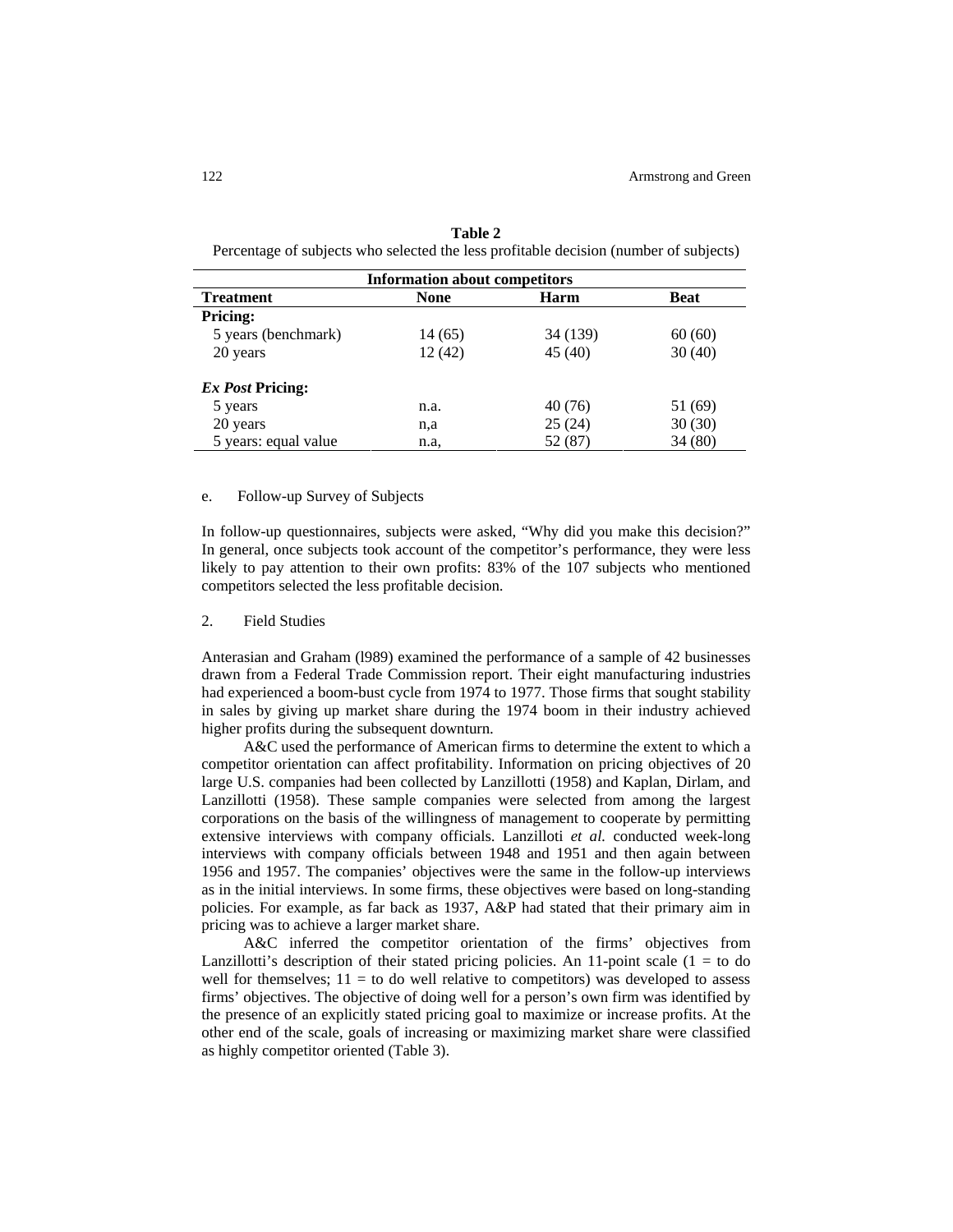| Competitor   | <b>Pricing objectives</b> | <b>Number of firms</b> |   |
|--------------|---------------------------|------------------------|---|
| orientation  | <b>Primary</b>            | <b>Secondary</b>       |   |
| $1 = low$    | High profit               | None stated            | 3 |
| 2            | Profit                    | None stated            |   |
| 3            | Stability                 | None stated            |   |
|              | High profit               | Maintain MS            |   |
| 5            | High profit               | Increase MS            |   |
| 6            | Profit                    | Maintain MS            |   |
| 7            | Profit                    | Increase MS            |   |
| 8            | Maintain MS               | Profit                 | 2 |
| 9            | Increase MS               | Profit                 |   |
| 10           | Maintain MS               | None stated            |   |
| $11 = h$ igh | Increase MS               | None stated            |   |

| Table 3                                            |
|----------------------------------------------------|
| Objectives scale and number of firms at each level |
| $(MS = MarketShare)$                               |

Two raters coded firms' orientations with a high inter-rater reliability  $(r = .96)$ . The median firm orientation was 6. Competitor-oriented objectives were used by 30% of firms, and an additional 45% used a combination of profit- and competitor-oriented objectives.

Lanzillotti (1958) reported average after-tax return-on-investment (ROI) data for nine years (1947-1955). Competitor-oriented objectives were negatively correlated with ROI for these data (Spearman correlation was -.43). Because many other factors also influence a firm's ROI, these results suggested a strong relationship. A&C also analyzed the nine-year periods before and after this. Table 4 shows the ROI for each firm for 1938 to 1982. The Spearman correlation between competitor-orientation and ROI was negative for each nine-year period. A&C also found that all four companies whose only goal was profit (those coded as 1 or 2 in Tables 3 and 4) survived. This compares with the failure of four of the six companies whose only goal was market share (those coded as 10 or 11 in Tables 3 & 4)

# **III. REACTIONS TO EVIDENCE**

Despite some mass media coverage (e.g., *Wall Street Journal*) in the U.S., New Zealand, and Argentina, the initial response by managers to the A&C paper was apathy. A&C also encountered resistance from the academic community.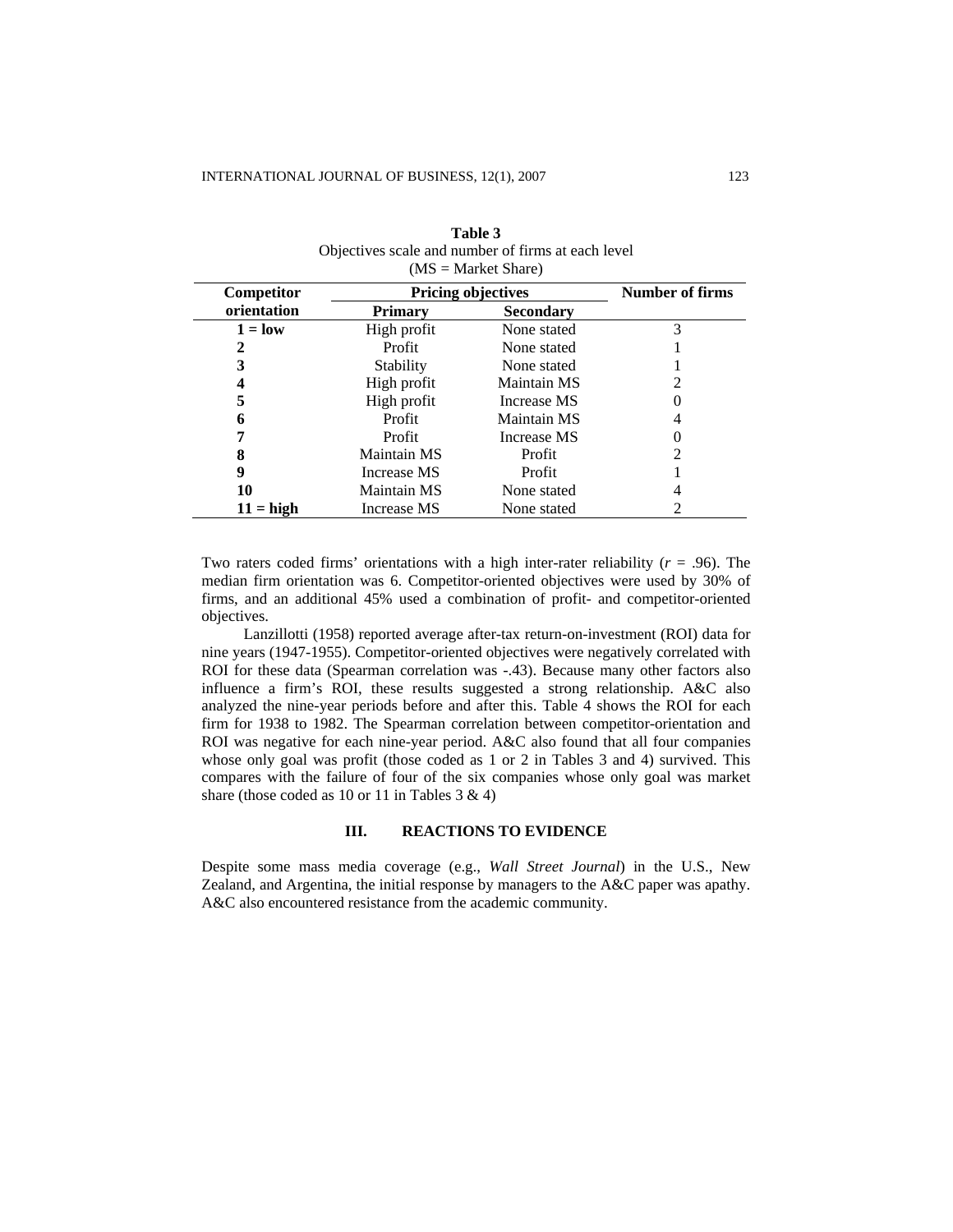|                                                     | Competitor<br><b>ROI</b> (After Taxes) |           |        |                               |        |           |
|-----------------------------------------------------|----------------------------------------|-----------|--------|-------------------------------|--------|-----------|
|                                                     | orientation                            |           |        |                               |        |           |
| Firm                                                | $1 =$ low                              | 1938-1946 |        | 1947-1955 1956-1964 1965-1973 |        | 1974-1982 |
|                                                     | $11 = high$                            |           |        |                               |        |           |
| <b>DuPont</b>                                       | $\mathbf{1}$                           | 9.1       | 15.4   | 15.5                          | 8.0    | 6.9       |
| General Electric                                    | $\mathbf{1}$                           | 8.1       | 10.9   | 9.4                           | 6.7    | 7.9       |
| <b>Union Carbide</b>                                | $\mathbf{1}$                           | 9.8       | 11.0   | 9.1                           | 6.3    | 6.6       |
| Alcoa                                               | $\overline{c}$                         | 8.5       | 6.4    | 4.2                           | 4.2    | 5.5       |
| Kennecott                                           | 3                                      | 8.6       | 13.3   | 8.9                           | 8.2    | 3.2       |
| <b>General Motors</b>                               | $\overline{4}$                         | 8.8       | 16.6   | 13.2                          | 12.0   | 6.3       |
| Johns Manville                                      | $\overline{4}$                         | 6.8       | 11.2   | 4.6                           | 7.6    | 4.9       |
| <b>Standard Oil New</b><br>Jersey (Exxon)           | 6                                      | 5.4       | 13.0   | 7.8                           | 7.6    | 8.0       |
| <b>General Foods</b>                                | 6                                      | 11.9      | 8.2    | 11.4                          | 8.9    | 7.4       |
| US Steel (USX)                                      | 6                                      | 3.4       | 6.5    | 6.0                           | 3.5    | 3.4       |
| <b>International Harvester</b>                      | 6                                      | 4.7       | 6.7    | 4.6                           | 4.0    | $-3.4$    |
| Kroger                                              | 8                                      | 7.2       | 8.0    | 6.1                           | 4.9    | 4.6       |
| Standard Oil of<br>Indiana                          | 8                                      | 5.3       | 7.1    | 5.4                           | 6.4    | 8.3       |
| <b>Sears</b>                                        | 9                                      | 8.8       | 12.4   | 8.5                           | 6.4    | 4.2       |
| Goodyear                                            | 10                                     | 5.8       | 6.4    | 7.0                           | 5.7    | 4.0       |
| Gulf                                                | 10                                     | 5.0       | 9.7    | 8.9                           | 7.1    | 6.3       |
| American Can                                        | 10                                     | 6.8       | 7.8    | 5.2                           | 4.8    | 3.8       |
| Swift                                               | 10                                     | 3.9       | 4.6    | 2.4                           | 3.3    | n.a.      |
| Great Atlantic &<br>Pacific                         | 11                                     | 6.8       | 8.4    | 7.8                           | 4.2    | $-2.9$    |
| <b>National Steel</b>                               | 11                                     | 5.2       | 9.6    | 6.0                           | 5.1    | 1.1       |
| Spearman correlation with<br>competitor orientation |                                        | $-.54$    | $-.43$ | $-.37$                        | $-.43$ | $-.45$    |

**Table 4** Competitor orientation of firms and ROI for nine-year periods

A&C obtained prior peer review from other researchers—28 of whom provided useful suggestions. In addition, seven editorial assistants worked on the paper. The formal process of journal submission began in 1989 and continued through 1995. The paper went through reviews initially at the *Journal of Marketing* then at the *Journal of Marketing Research*. This involved four editors and about ten reviewers over the sixyear period.

Reviewers raised alternative explanations for the findings from A&C's laboratory experiments. For example, one reviewer stated: "… the fact that people selected the low price did not surprise me. The logic would be that hirting competition would force them out yielding higher returns in the future." [They undoubtedly meant "hurting competitors" instead of "hirting competition" yet the sentence shows the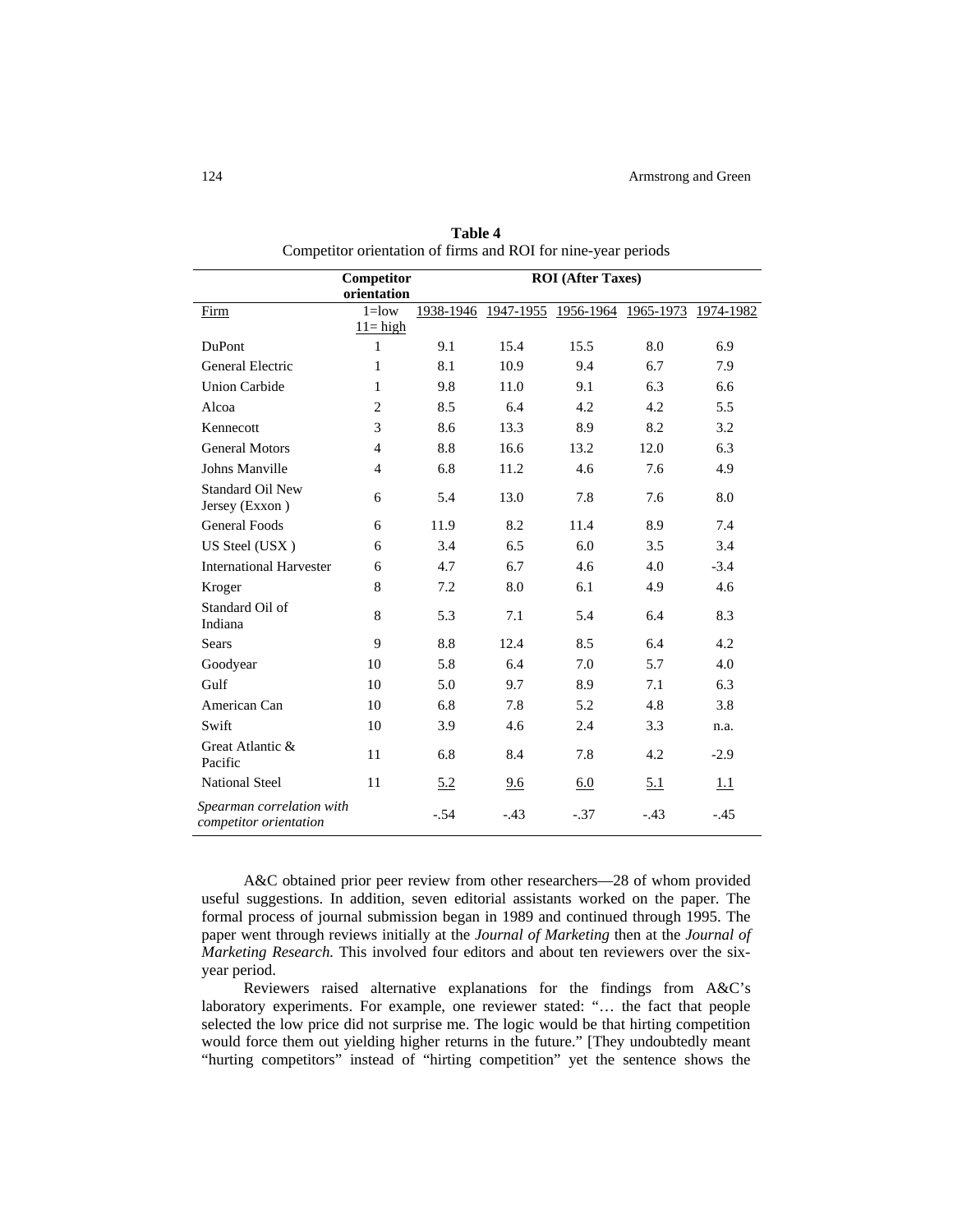sloppy effort that went into many of the reviews.] A&C ran additional experiments to test the reviewers' proposed explanations. When the results refuted their objections, the reviewers found other explanations. Eventually, the authors and collaborators ran 23 treatments in 43 administrations using 1,016 subjects over a nine-year period. Given the failure to find support for alternative explanations, some reviewers then stated that laboratory experiments were not convincing to them. This led A&C to analyze the field data.

The field study also proved unconvincing to reviewers. One reviewer stated: "the nature of competition has changed substantially and what worked then would not work now."

One reviewer wrote that the paper lacked "a theoretical explanation of the findings." This reviewer proceeded to use game theory to explain why there is no "theory of profit maximization." The reviewer found the shortcomings in theory to be so serious he wrote that "…I am hard pressed to specify a particular direction [to] address this shortcoming." In general, the stronger our evidence became, the harsher the reviewers' reports.

Extensive evidence on peer review shows that papers with findings that contradict important viewpoints are nearly always rejected by reviewers (Armstrong 1997). For example, a survey by Armstrong and Hubbard (1991) found that: "Editors of 16 psychology journals reported that reviewers dealt harshly with papers that contained controversial findings". The first author found that none of what he considers his twenty most important papers received full acceptance by reviewers; fortunately, editors stepped in to over-rule the reviewers. A&C fitted that pattern, and this paper was an invited submission.

# **IV. EVIDENCE SINCE THE 1996 REVIEW**

We searched for evidence in the decade since 1996. Our search procedures are described in an appendix to this article. We looked for evidence on the prevalence of competitor-oriented objectives and on their impact on performance.

#### **A. Laboratory Studies**

Griffith and Rust (1997) compared the performance of subjects (MBA students) with that of computerized normative pricing strategies in a version of a prisoner's dilemma game. Each game involved three players. The subjects were unaware that in two out of three games the "third player" was a computer. The game was designed to represent the market for mature, frequently purchased consumer-goods. It was possible for cooperative players to make a profit of \$20 if they all charged \$1.50 per unit. Subjects playing the roles of managers were instructed to maximize their profits and were told that their compensation would be partly based on their profitability. Despite these instructions, subjects tended to charge close to the "envious price" of \$1.36 – the price that maximized the gap between their own profit and that of the other subjects. When subjects played against other subjects, the average profit was \$7.19, well below the potentially achievable cooperative profit of \$20.

Arnett and Hunt (2002) conducted an extension of the A&C laboratory studies. The subjects were 365 MBA and executive-MBA students with three or more years of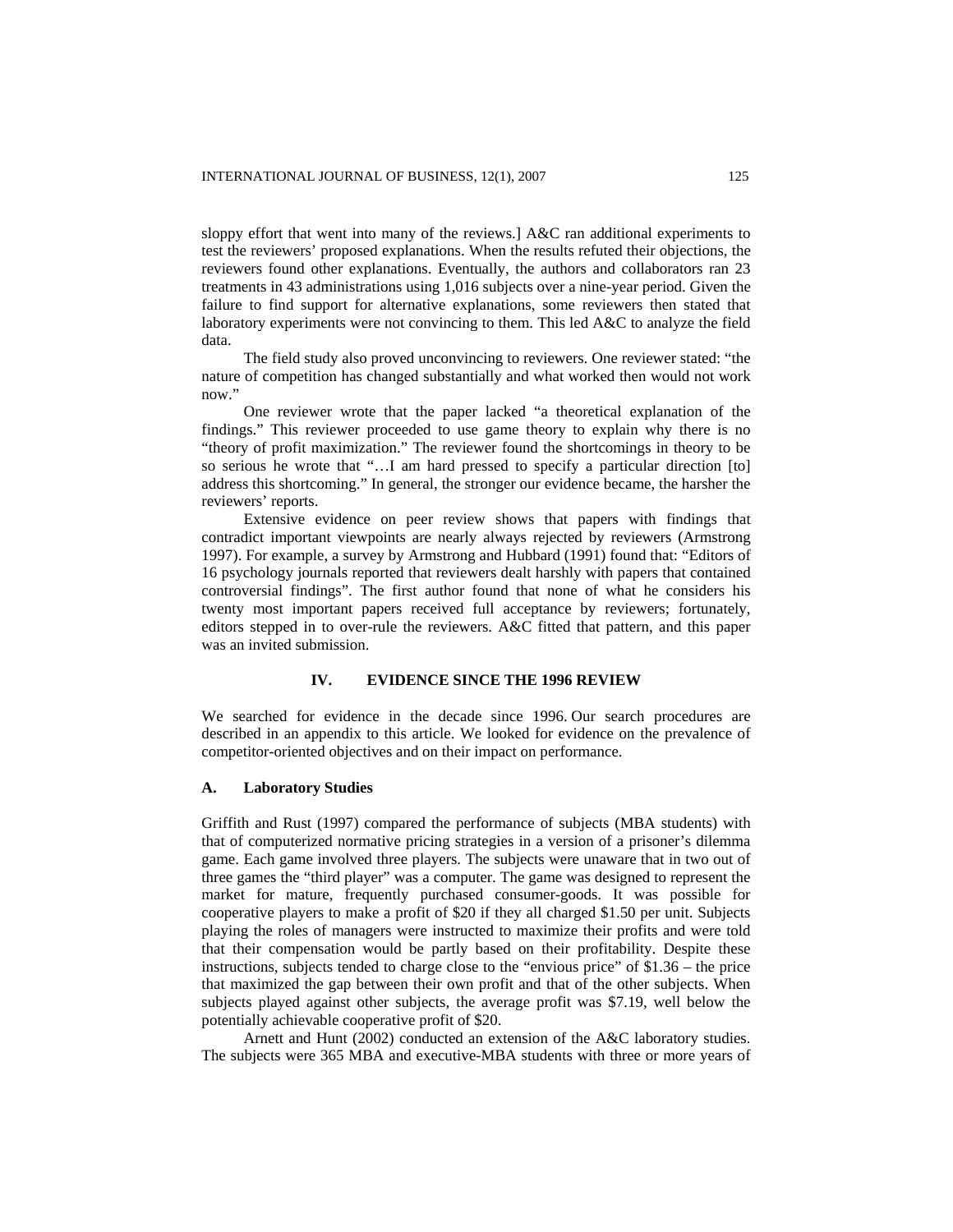business experience. The subjects were instructed to assume that they were the owners (rather than marketing managers as in A&C) of a firm and must decide the price of a new product. The description of the situation was similar to that of A&C except that four price points (rather than two) were provided. In the description provided to the subjects, expected profits increased as the price increased. Arnett and Hunt found that an even higher proportion of their subjects (56%) chose to harm their competitor and sacrifice profits than was the case with A&C's subjects.

# **B. Field Studies**

Franke, Armstrong and Vaclavik (1998) analyzed additional data on the A&C twenty firm study. This extended through 1997, at which time there were 11 survivors. In addition, they introduced two new criteria: "real return on equity" and "percent of aftertax return on sales." Finally, they covered the 1955 through 1997 time period using tenyear time intervals up to 1984, followed by six- and four-year intervals. All of the correlations between competitor-oriented objectives and profitability were negative, ranging from -.28 to -.73.

Shrader (2001) studied the performance of 176 foreign market entries by 70 US high-technology manufacturing firms. The firms were less than seven years old at the time of their initial public offering (IPO) and the IPOs all occurred between 1983 and 1988. To measure the firms' competitor orientation, two researchers independently examined the firms' IPO prospectuses and coded them on a five-point scale depending on whether the firm's objective was to be a "minor player", "industry leader" or in between with an inter-rater reliability of  $r = .81$ . Shrader examined two measures of performance: profitability and sales growth. Profitability was measured as the average return on sales in a single foreign market over a three-year period. In addition to competitor orientation, Shrader used foreign market sales growth, firm-level sales growth, age of the firm at foreign entry, and number of employees to estimate a regression model for profitability. Competitor orientation was negatively related to profits.

Those advocating larger market share as a goal often profess that the added share will contribute to the appeal of their brand. Hellofs and Jacobson (1999) analyzed five years of data from surveys of consumer attitudes for 85 firms' offerings in 28 product categories. On average, achieving higher market share led consumers to believe a firm's offering had declined in quality. As a consequence they were prepared to pay less.

A series of studies have been done using a competitor-orientation scale developed by Narver and Slater (1990 24). This scale includes the following items 1) salespeople "share information about competitors", 2) respond rapidly to competitors' actions, top managers 3) discuss competitors' strategies, and 4) target opportunities for competitive advantage. Only the last item relates directly to competitor-oriented objectives, whereas the first three items seem like reasonable strategies for all businesses. As a result, it was unclear whether the net effects of their competitororientation scale would be positive. Although it is a confounded measure of competitororiented objectives, it was negatively related to performance in three of the following four studies: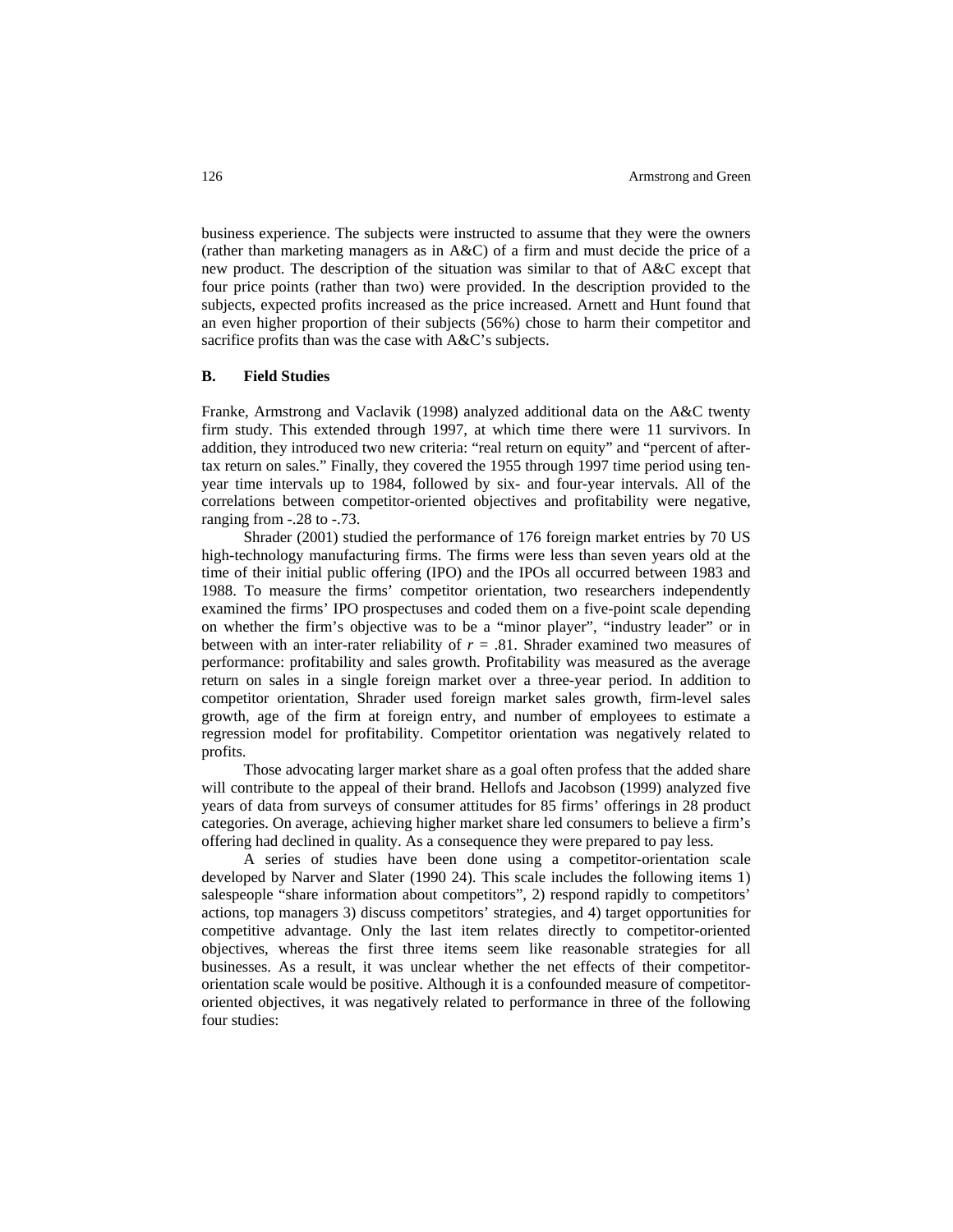• Hardley and Mavondo (2000) surveyed 145 retail pharmacists in Australia about their businesses. Profitability was measured as an aggregate of previous, current, and future profit. They found that competitor orientation was negatively related to profitability.

• Lukas and Ferrell (2000) surveyed 194 manufacturing companies. The authors did not examine profitability, but they found companies with high competitor-orientation scores were less likely than other firms to produce line-extensions and new-to-theworld products, and more likely to produce me-too products.

• Matanda and Mavondo (2001), in a study of 276 horticultural retailing establishments in Zimbabwe, found that competitor orientation was negatively related to performance.

• Dawes (2000), using a scale adapted from Narver and Slater's, found a positive relationship between self-reported performance and competitor orientation. Like Narver and Slater's, however, Dawes's scale went beyond whether a business was concerned with beating an opponent.

# **V. MANAGEMENT GAMES**

During the reviewing process for A&C's paper, reviewers insisted that the authors remove evidence reporting on a management game. A reviewer said, "I strongly disagree with your position on the relevance of performance in a simulation to performance in the 'Real world'." Our position is that all relevant findings should be reported, so we report on the previously deleted study here.

# **A.****Previously Unpublished Study Using a Management Game**

Armstrong and Collopy had used a management simulation to examine industry-wide effects of competitor-oriented objectives. The task was part of a semester-long course organized around a computer simulation*.* Participants were divided into four identical industries. Each industry had five or six firms, and each firm was comprised of two to five students. The study had advantages over a field study in that all firms were initially of equal value and decision makers faced an identical market.

Subjects made decisions about advertising, product mix, product development, pricing, and debt level, while competing for employees, customers, and capital. The goal of each firm was to maximize its stock market value by the end of year seven. Market values reflect not only historical performance, but also the market's perception of how firms will do in the future. The stock of each firm was traded on an exchange where mergers, acquisitions, and leveraged buy-outs were possible. Each firm had access to financial and market data on the performance of all other firms in its industry.

The fifty-one participants were enrolled in an elective management course at the Wharton School in spring of 1991. The participants' effort and emotional involvement were high. They reported that they often discussed their team's performance outside class and made bets about the final market value of the firms.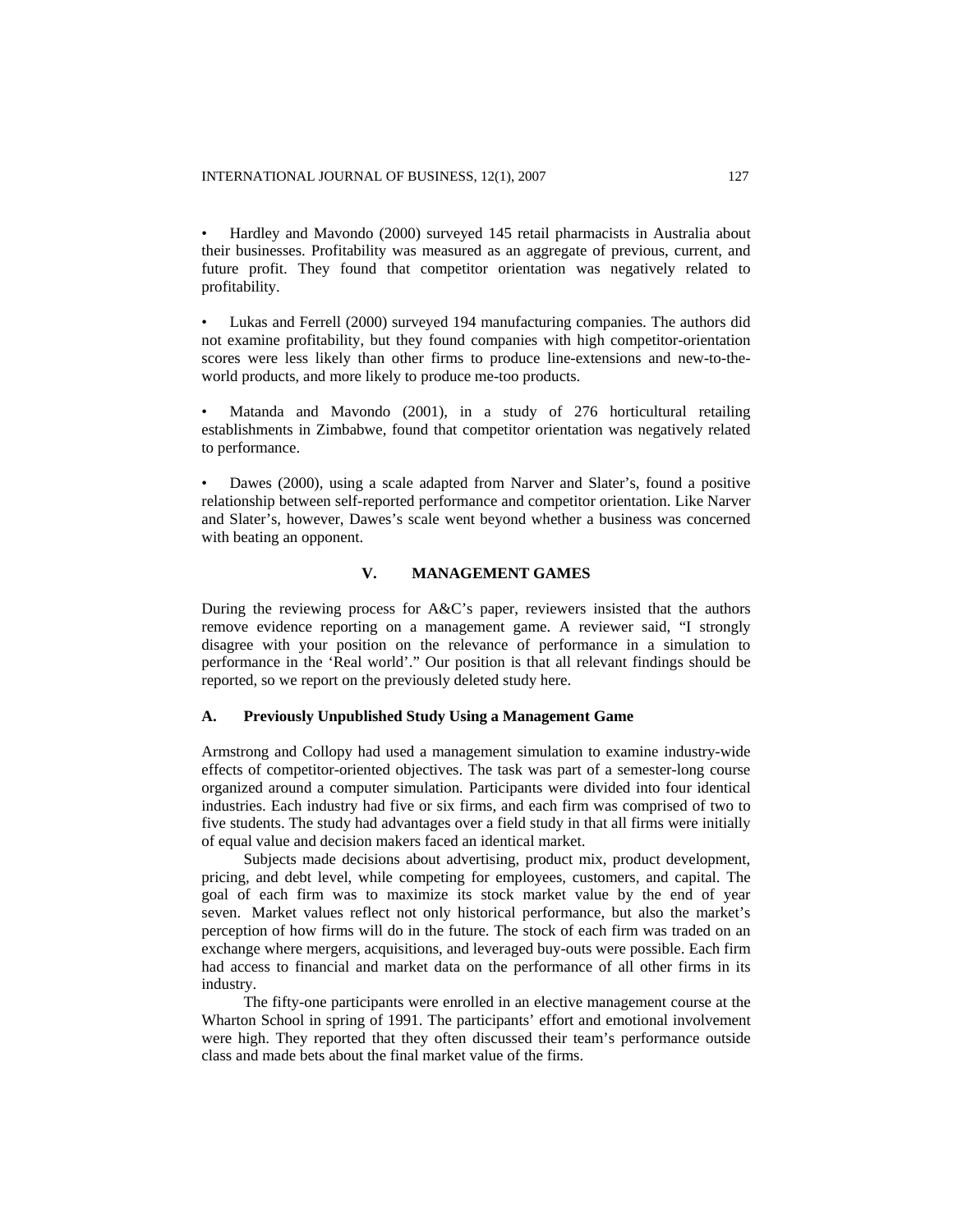Armstrong and Collopy designed a self-administered questionnaire to assess orientation. The student-managers gave their opinions on each of the following questions using the scale  $1 =$  strongly disagree;  $2 =$  disagree;  $3 =$  neither agree nor disagree;  $4 = \text{agree}$ ;  $5 = \text{strongly agree}$ :

- *1. I would try to harm my competitor, even if it did not provide my firm with a competitive advantage, as long as it cost my firm nothing.*
- *2. Even if my firm were somewhat harmed in the process, I would try to substantially harm my competitor.*
- *3. The best way to judge the success of a firm is by how well it does relative to its competitors.*
- *4. To be successful today, a company must be competitor oriented. It must look for weak points in the positions of competitors and then launch marketing attacks against these weak points.*

This self-administered questionnaire was given to participants two weeks before the end of the game.

Responses were summarized for each of the four industries, averaging about 13 responses per industry. The average response for managers in the least competitororiented industry was 2.52, while that in the most competitor-oriented was 3.14. Table 5 presents average competitor orientation by industry in the next to last column. A substantial portion of managers was motivated by competitor-oriented objectives.

| Number of<br>firms in<br>industry | <b>Subjects</b> | Competitor<br>orientation<br>$(1 = low$<br>$5 = high$ | Average<br>market value<br>$$$ million $)$ |
|-----------------------------------|-----------------|-------------------------------------------------------|--------------------------------------------|
| 6                                 | 17              | 2.52                                                  | 33.5                                       |
| 5                                 | 12              | 2.67                                                  | 33.8                                       |
|                                   | 9               | 2.89                                                  | 31.6                                       |
|                                   | 13              | 3.14                                                  | 21.7                                       |

**Table 5** Competitor-oriented goals versus market value

All firms began the simulation with a market value of \$15 million. The average market value of firms at the end of the simulation was calculated by multiplying the number of shares by the share price for each firm, summing across all firms in the industry, and then dividing by the number of firms  $(1<sup>st</sup>$  column of Table 5). The competitororientation of managers  $(3<sup>rd</sup>$  column of Table 5) was inversely related to the market value of firms at the end of the simulation (last column). The scale for competitororientation was crude, which reduces the power of the analysis. The effects of competitor orientation were strong.

The simulation had a known time horizon of seven years. This lack of a continuing relationship among firms might have encouraged an excess of competitor-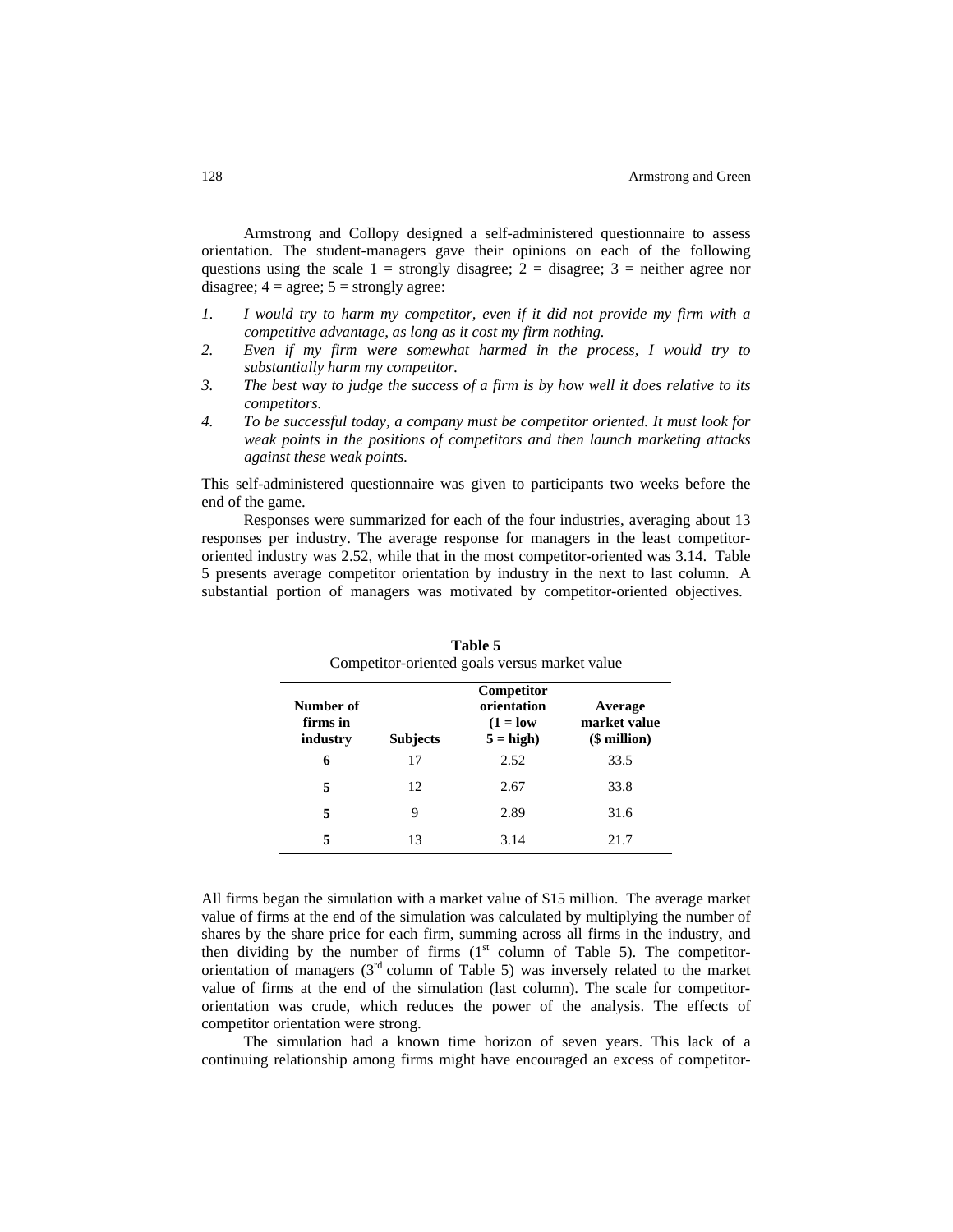oriented behavior. Since the assessment of competitor orientation was conducted late in the game, managers of teams that were doing poorly might have focused more on market share. Their poorer showing could have been due to earlier performance, rather than to competitor-oriented objectives; thus, poor performance might have caused a competitor orientation. We tested this explanation in a convenience sample of 101 faculty members. By the margin of 55% to 22%, the experts said that they would be more likely to use market share as a goal when the firm was doing well than when it was doing poorly, thus arguing against this alternative explanation.

Armstrong and Collopy also examined the percentages of participants in each industry who reported having completed at least one strategic planning course prior to the simulation. When they allocated the 21 firms into groups by level of strategic planning education, they found that less profitable decisions were made by 38% of the low-education, 46% of the intermediate-education, and 55% of the high-education groups. In effect, then, those with more management education made *less* profitable decisions.

### **B. Other Studies Involving Management Games**

In simulations using executive MBA students, Abramson *et al*. (2005) told subjects to maximize their aggregate profit and that this would contribute to their course grade. Each of the five firms in each simulation was managed by an individual subject. While all firms were in the business of providing health care plans, each had different plans and cost structures and started with different customer profiles. Simulations were conducted over eight rounds with a week between each round. A model, based on an actual situation, was used to generate the results of each round. In simulations where information on competitors' profits was provided, subjects set lower prices than in simulations where profit information was private. When competitors' market-share figures were also made available to subjects in six further simulations, participants set their firms' prices even lower than when competitor profits were provided. Abramson *et al.* concluded that "information on market share leads to lower profits."

Keil *et al*. (2001) used a business simulation to test the effect of different objectives. Their subjects were 54 employees of multi-national companies participating in a US university's executive education program. They were given historical data on prices, sales, profits, and market shares for three products, one of which was to be the responsibility of the subject. The subjects made decisions on the price of their product and, after a delay, were given data on their performance. The subjects were led to believe that decisions for the other products were being made by anonymous classmates, but they were in fact being made by a software model. Subjects who were given a profit maximization objective earned greater profits than managers who, under the broad instruction to "do the best you can," selected their own objectives. Those subjects who were not instructed to maximize profit sought instead to boost their market share by pricing aggressively relative to competing products.

Marks and Albers (2001) asked 240 senior marketing students to play the roles of managers in a management game. On their own volition, subjects were concerned with their performance relative to competitors and consequently made decisions that resulted in lower profits than would have been achieved had all subjects attempted to maximize their own firms' profits. In particular, subjects chose to compete for market share by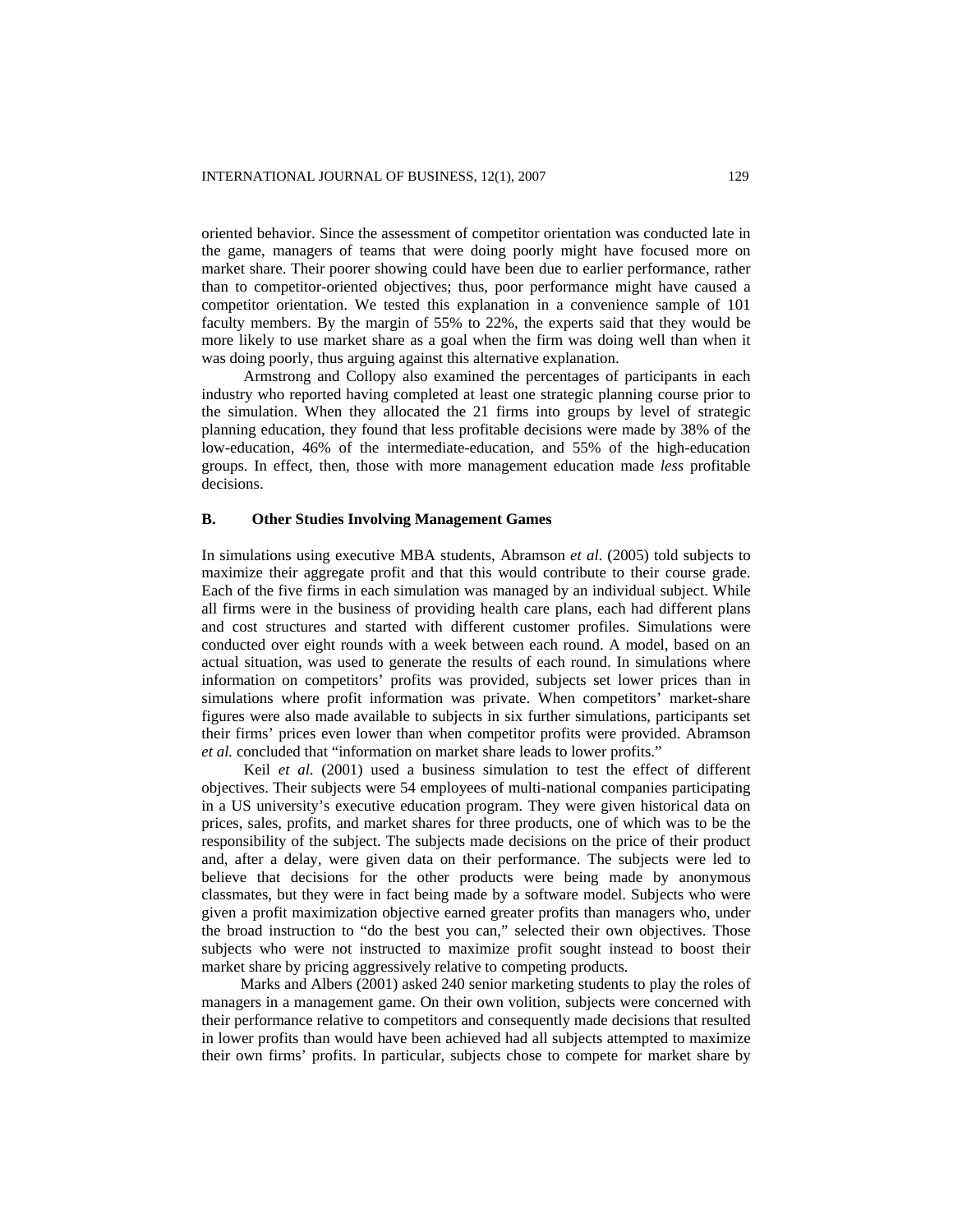selling similar products rather than taking advantage of profitable opportunities to differentiate their products.

#### **VI. ADOPTION OF EVIDENCE-BASED FINDINGS**

While advocates of market-share objectives have provided no evidence to support their contention, their writings seem to have had an effect on the academic research. Ramos-Rodríguez and Ruíz-Navarro (2004) identified the 50 works that have had the greatest impact on strategic management research by counting citations in the *Strategic Management Journal*. Porter's (1980) competitor-oriented work was ranked first; an extraordinary distinction for a book that contains no evidence on this topic. With 44 citations, Buzzell *et al*. (1975) was also included among the 50 most influential works and was the eighth most cited work from 1980 to 1986.

Management textbooks repeat the claim that increasing market share will improve profitability. For example, the authors of Europe's best-selling strategy textbook wrote: "Since companies with higher market share have more cumulative experience, it is clearly important to gain and hold market share" (Johnson and Scholes 2002 168). The authors suggested that following their recommendation would lead to improved profitability: "The link between performance and relative market share, which is emphasized by the experience curve work, is supported by the findings of the PIMS database…" (p. 365). Readers were also told that "these benefits of market share can be even more important in global markets" (p. 370).

#### **VII. RECOMMENDATIONS**

The market share myth is likely to remain strong as long as teaching and textbooks, decision aides, popular books, and investors' decisions ignore scientific evidence on the effects of business objectives. We make the following recommendations:

# **A. Do Not Advocate Competitor-oriented Objectives in Classes and Textbooks.**

Economics textbooks provide valid recommendations with respect to market share. The notion that firms should maximize market share does not seem to be worthy of study by economists, as it is contrary to the theory of the firm For example, Besanko, Dranove and Shanley (2000 98-100) in their textbook, *Economics of Strategy*, clarify early confusion about the relationship between market share and profitability: "The observed correlation between market share and profitability should not be taken to imply that any strategy designed to boost market share will increase a firm's profitability … There is no causal mechanism whereby market share leadership automatically translates to profits." Unfortunately, many business school professors seem to have had little training in economics. Marketing professors and those who teach business strategy continue to advise students to strive for market share and they develop techniques to help businesses gain market share.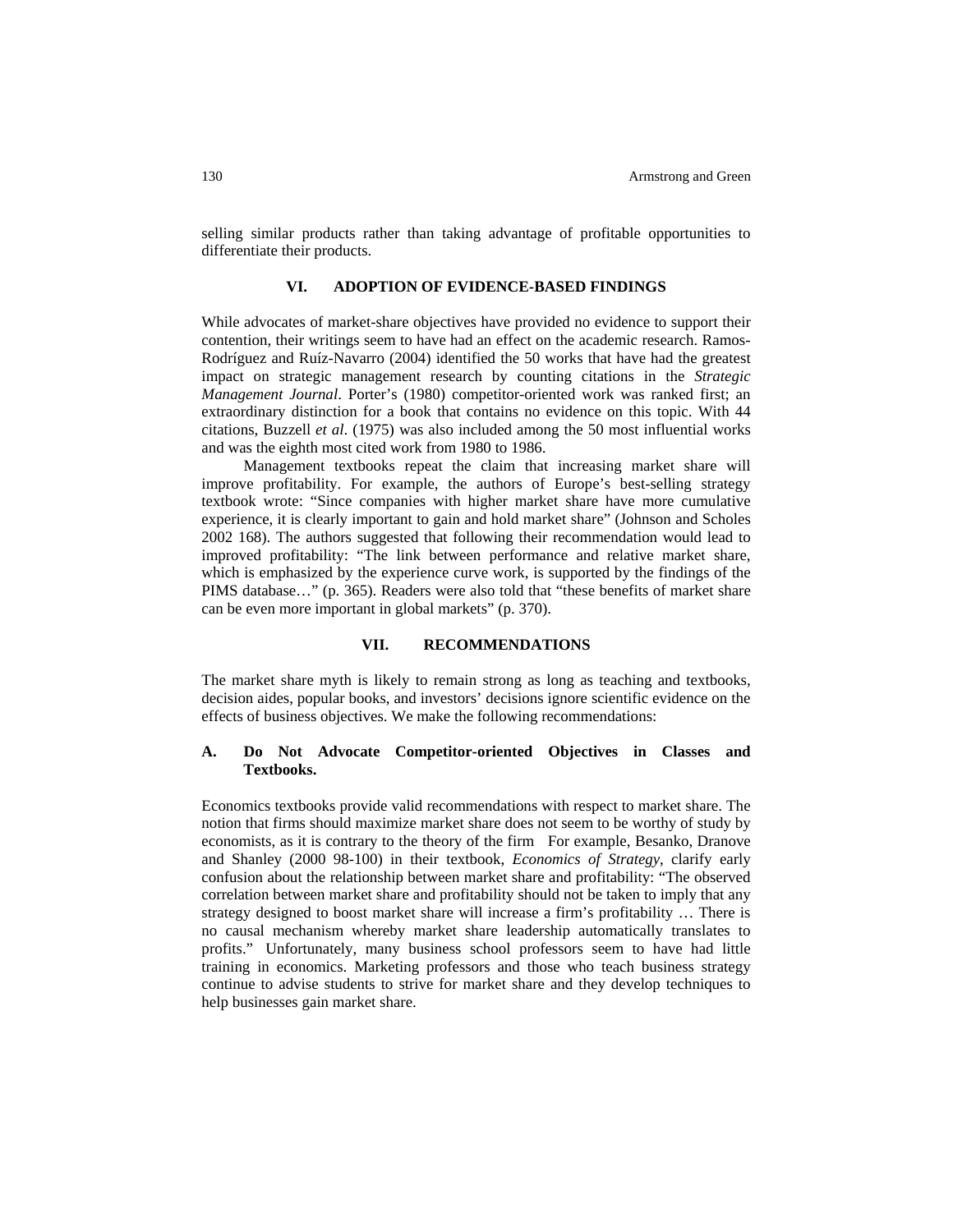### **B. Develop Profit-oriented Decision Aids**

Some decision aids for managers are based on competitor-oriented objectives. For example, portfolio planning methods examine performance relative to competitors.

In laboratory experiments with over one thousand subjects, Armstrong and Brodie (1994) found that use of the Boston Consulting Group's portfolio planning matrix as a decision aid substantially reduced the profitability of subjects' decisions. Slater and Zwirlein (1992) concluded from a study of 129 firms that those whose strategies are consistent with portfolio planning models had lower returns to shareholders. Capon, Farley, and Hulbert (1987 316-317) found that, on average, firms that used the Boston Consulting Group portfolio matrix methods reported a lower return on capital than those that did not use them.

The experience curve strategy is another competitor-oriented technique. This strategy encourages firms to cut prices in order to increase volume and thus propel the firm down its cost curve faster than competitors can move down theirs. In other words, they should price low to prevent competitors from catching up. Lieberman (l987 451) concluded that the experience curve produces incentives that "often intensify competition and reduce profits." To assess the impact of exposure to the experience curve concept, some subjects in A&C received a description from Kiechel (1981 139 l40) advocating its use. The decisions of those 97 subjects were compared with those from 137 control subjects (in the same administrations) who received no information about the experience curve. More experience-curve subjects selected the less profitable decision than did control subjects (59% versus 45%).

#### **C. Disseminate Findings through Books**

Companies still pursue and business schools continue to promote competitor-oriented objectives. For example, in April 2005, the Wharton School invited Jack Welch to talk about his most recent book, *Winning* (Welch and Welch 2005)*.* In the book, Welch reveals that he has no knowledge of the research on this issue. Moreover, he advises readers to follow their gut instincts and implies that research findings are harmful to one's thinking.

Rather than giving support to such views, business schools should emphasize evidence-based books and give evidence-based advice. For example, Kotler's *Marketing Management* text included the BCG matrix from the 1980 edition on. Anterasian, *et al*. (1996 74) wrote "…we suggest you find the portfolio models section and rip those pages out." Students are now saved that trouble: Kotler and Keller removed mention of the BCG matrix, and the market share-profitability correlation from their 2006 edition.

Two books (Miniter 2002 and Slywotzky *et al.* 2001) argue against market share as an objective. However, as with the pro-market share publications, the authors present no evidence on performance. Nevertheless, both books were well-received judging from the results of our November 2006 Google search for Miniter and his book title, *The Myth of Market Share*, and for Slywotzky and his, *The Profit Zone*. The searches identified 330 and 16,000 sites, respectively. Although the reviews were generally positive, sales are low and you can purchase either book now for less than \$0.50 used.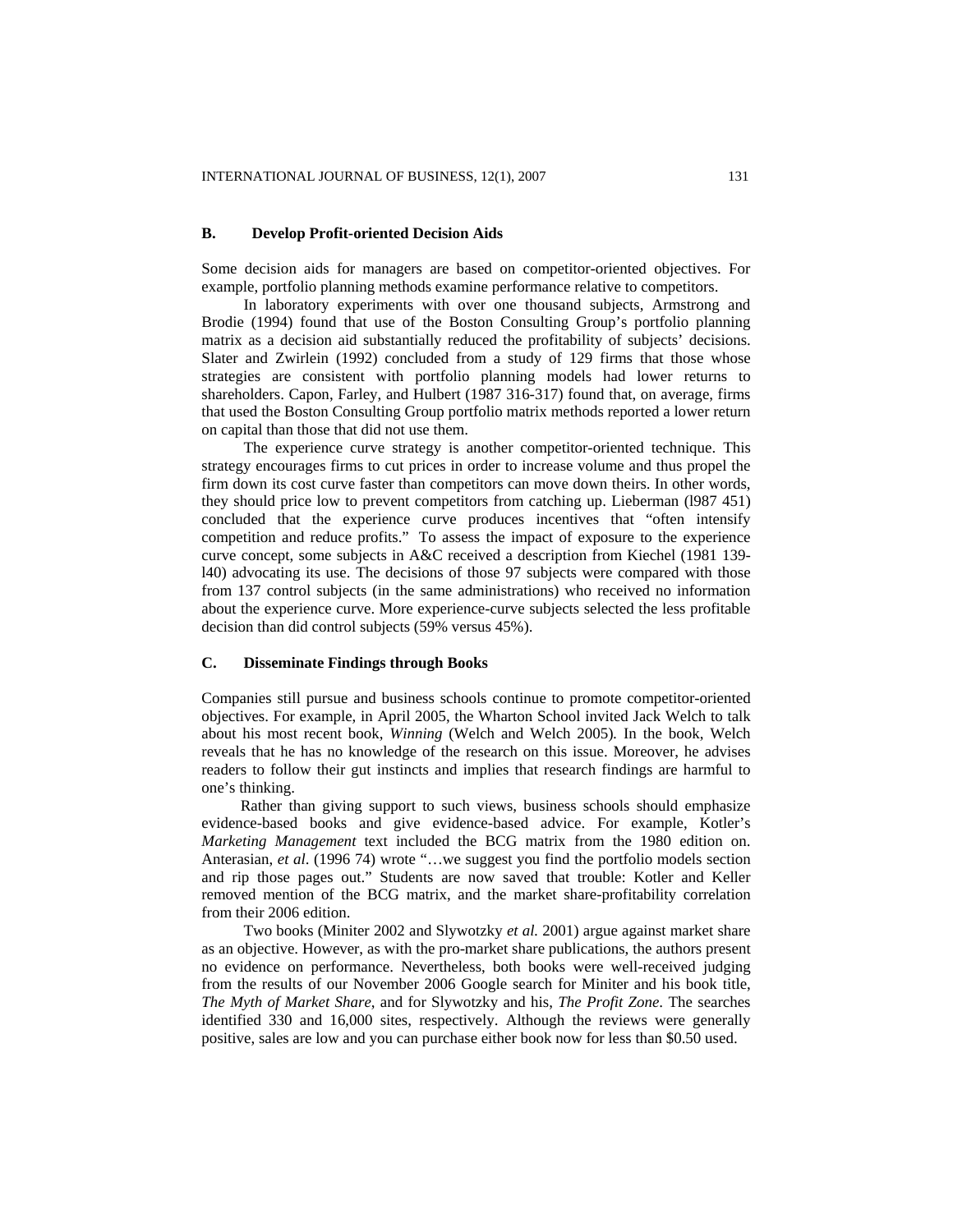# **D. Encourage Improved Investment Decisions**

One way to gain acceptance of these findings would be to show how they might be used to make more profitable investments. We conducted an unpublished analysis of the twenty companies in Lanzillotti's studies and found that the firms that cared most about profits yielded higher stock market returns than did the firms that cared most about market share. The sample size was small and the variance was large, so the first author attempted to expand the sample size by classifying firms according to their objectives. Unfortunately, hardly any firms reveal their objectives in annual reports, so it would be necessary to conduct interviewers such as those done by Lanzillotti.

# **VIII. CONCLUSIONS**

Despite evidence from diverse laboratory and field studies demonstrating that competitor-oriented objectives harm performance, the myth of market share lives on among business leaders who prefer to follow their gut instincts. We expect economic losses to continue at least until textbooks, business school courses, decision aids, and investors' decisions reflect the evidence that pursuing profit, rather than defeating competitors, is the proper objective of businesses.

# **ACKNOWLEDGEMENTS**

We are grateful for the information, helpful comments, and suggestions we received from Charles Abramson, Fred Collopy, John Dawes, Walter Ferrier, Richard Franke, John Graham, John Grant, Shelby Hunt, Edwin Locke, David Montgomery, Roland Rust, Satyendra Singh, Stanley Slater, Eric Waarts, and Dick Wittink. Bryan LaFrance edited the paper.

#### **APPENDIX: LITERATURE SEARCH PROCEDURES**

In May 2005, we used the terms "market share objectives" and ["market share" and "profit"] in a *Social Sciences Citation Index (SSCI)* search of titles, abstracts and keywords in articles published between 1995 and 2005. Aside from A&C, we found no relevant papers. We found no articles using the term "competitor-oriented objectives." Using both sets of search terms on JSTOR, we found only A&C and a review. We used Google Scholar to look for occurrences of the phrase "competitor-oriented objectives" and found none. Using the terms "market share objectives" plus "profitability" and "competitor orientation" with Google Scholar, we found 52 articles, of which only two proved to be relevant.

An *SSCI* search for papers that cited A&C revealed 24 papers (excluding selfcitations) that cited A&C. Three were germane to the question of what effect competitor-oriented objectives have on outcomes. A JSTOR search for citations of A&C did not find any additional articles. A Google Scholar search for A&C citations found 32 papers, of which 19 had not been found by the SSCI search; three of these were germane to our topic. Most authors who cited A&C accepted their findings.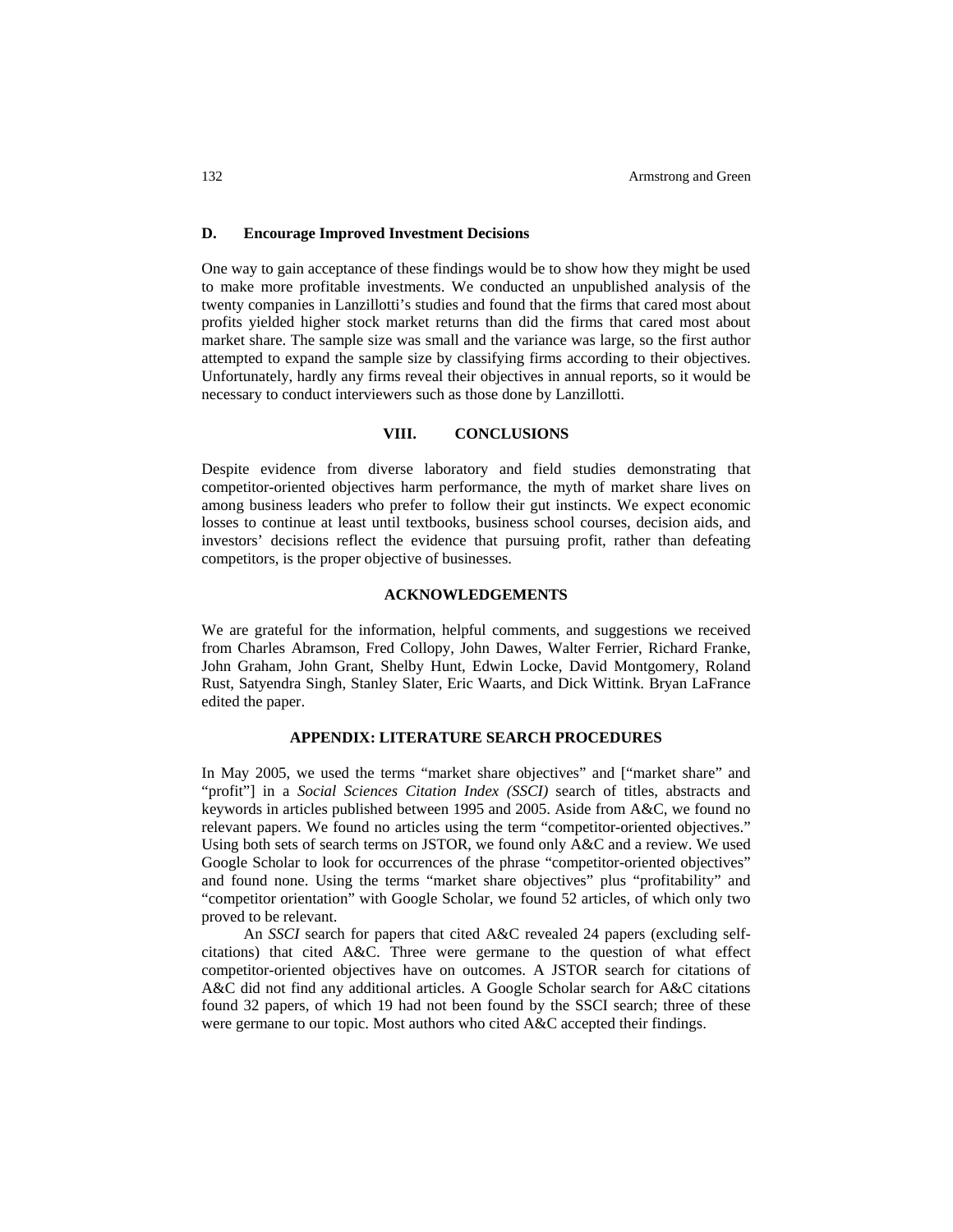We looked for the term "market share" in *Harvard Business Review*, *Strategic Management Journal*, and *Journal of Marketing*. These searches identified 9, 12, and 13 articles respectively. Only one was relevant.

We identified other relevant articles from citations. Following our search, we sent email messages to 27 researchers who had done research on our topic asking them to identify recent research that we might have missed in our search for evidence. We received helpful responses from nine researchers, but learned of no new research that was relevant to this paper.

Finally, we sent requests to email lists for additional studies. To aid in this, we posted a draft of our paper at [http://conflictforecasting.com](http://conflictforecasting.com/) and requested additional peer review.

### **REFERENCES**

- Abramson C, Currim LS, Sarin R. 2005. "An Experimental Investigation of the Impact of Information on Competitive Decision Making." *Management Science* **51**(2): 195 – 207
- Anterasian C, Graham JL. 1989. "When it's Good Management to Sacrifice Market Share." *Journal of Business Research* **19**(3): 187 – 213.
- Anterasian C, Graham JL, Money RB. 1996. "Are U.S. Managers Superstitious about Market Share?" *Sloan Management Review* **37**(4): 67 – 77.
- Armstrong JS. 1997. "Peer Review for Journals: Evidence on Quality Control, Fairness, and Innovation." *Science and Engineering Ethics* **3**: 63 – 84.
- Armstrong JS, Brodie RJ. 1994. "Effects of Portfolio Planning Methods on Decision Making: Experimental Results." *International Journal of Research in Marketing*  **11**(1): 73 – 84.
- Armstrong JS, Collopy F. 1996. "Competitor Orientation: Effects of Objectives and Information on Managerial Decisions and Profitability." *Journal of Marketing Research* **33**(2): 188 – 199.
- Armstrong JS, Hubbard R. 1991. "Does the Need for Agreement Among Reviewers Inhibit the Publication of Controversial Findings?" *Behavioral and Brain Sciences* **14**: 136 – 137.
- Arnett DB, Hunt SD. 2002. "Competitive Irrationality: The Influence of Moral Philosophy." *Business Ethics Quarterly* **12**(3): 279 – 303.
- Besanko D, Dranove D, Shanley M. 2000. *Economics of Strategy*, 2nd Edition. John Wiley & Son.
- Bourantas D, Mandes Y. 1987. "Does Market Share Lead to Profitability?" *Long Range Planning* **20** (October): 102 – 108.
- Brodie RJ, Bonfrer A, Cutler J. 1996. "Do Managers Overreact to Each Others' Promotional Activity? Further Empirical Results." *International Journal of Research in Marketing* **13**(4): 379 – 387.
- Buzzell RD, Gale BT, Sultan RGM. 1975. "Market Share: A Key to Profitability." *Harvard Business Review* **53**(1): 97 – 106.
- Capon N, Farley JU, Hulbert JM. 1987. *Corporate Strategic Planning*. Columbia University Press.
- Corfman KP, Lehmann D. 1994. "The Prisoner's Dilemma and the Role of Information in Setting Advertising Budgets." *Journal of Advertising* **23**(2): 35 – 48.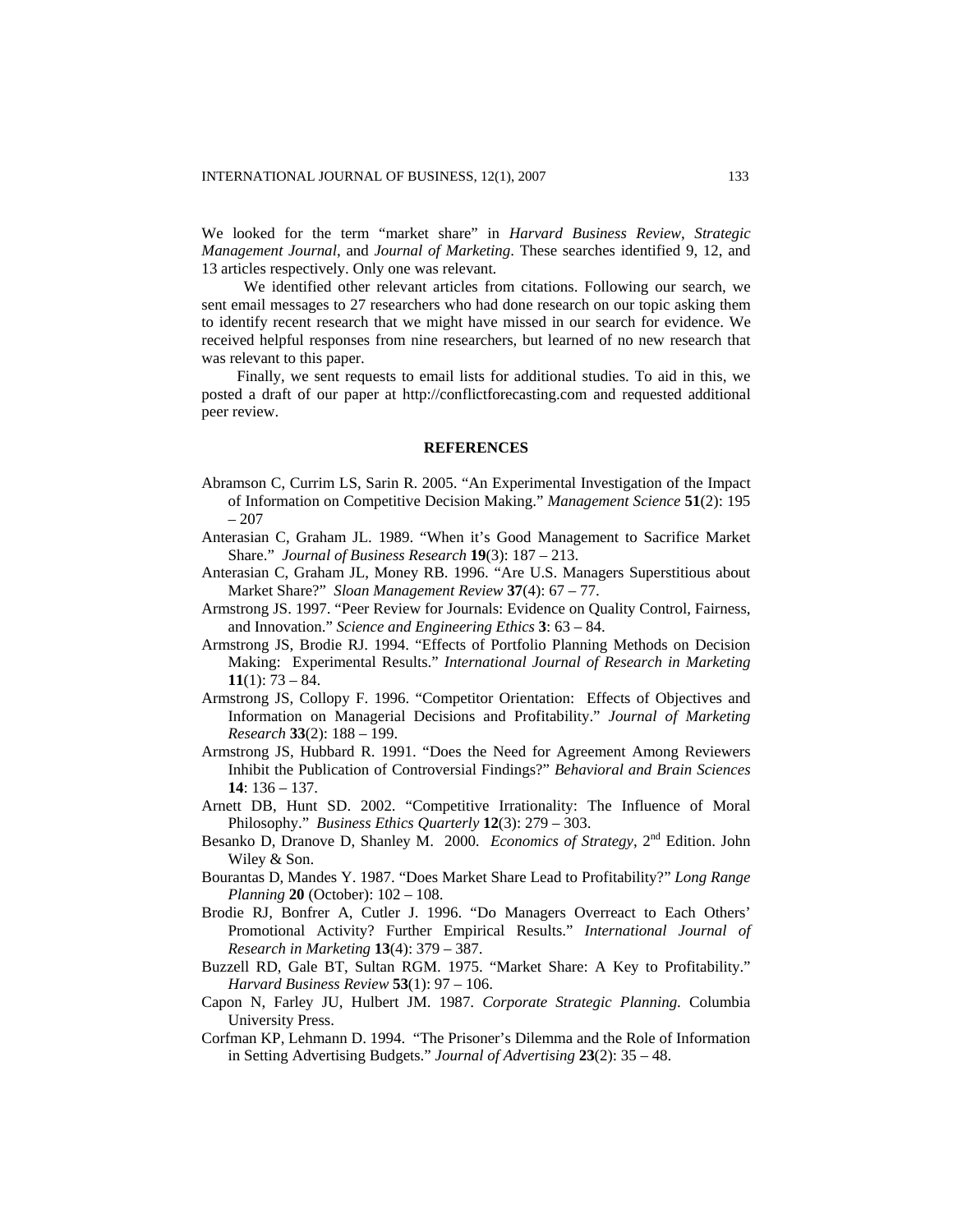- Dawes J. 2000. "Market Orientation and Company profitability: Further Evidence Incorporating Longitudinal Data." *Australian Journal of Management* **25**(2): 173 – 199.
- Deutsch M. 1958. "Trust and Suspicion." *Journal of Conflict Resolution* **2**(4): 265 279.
- Deutsch M. 1960. "The Effect of Threat upon Interpersonal Bargaining." *Journal of Abnormal and Social Psychology* **61**(2): 181 – 189.
- Franke RH, Armstrong JS, Vaclavik PM. 1998. "Competition vs. Profitability." Paper presented at the annual meeting of the Strategic Management Society, Orlando, FL. (In full text at [http://jscottarmstrong.com](http://jscottarmstrong.com/) .)
- Franke RH, Mento AJ, Prumo SM, Edlund TW. 2007. "General Electric performance over a half century: Evaluation of effects of leadership and other strategic factors by quantitative case analysis." *International Journal of Business*, Special Issue on "Taking Business Seriously," Winter (same issue).
- Griffith DE, Rust RT. 1997. "The Price of Competitiveness in Competitive Pricing." *Journal of the Academy of Marketing Science* **25**(2): 109 – 116.
- Hardley F, Mavondo F. 2000. "The Relationship Between Learning Orientation, Market Orientation and Organisational Performance." ANZMAC 2000. <http://130.195.95.71:8081/www/ANZMAC2000/CDsite/papers/h/Hardley1.PDF>
- Hellofs LL, Jacobson R. 1999. "Market Share and Customers Perceptions of Quality: When Can Firms Grow Their Way to Higher versus Lower Quality." *Journal of Marketing* **63**(1): 16 – 25.
- Henderson BD. 1989. "The Origins of Strategy." *Harvard Business Review* **67**(6): 139 – 143.
- Jacobson R, Aaker DA. 1985. "Is Market Share All That It's Cracked Up to Be?" *Journal of Marketing* **49** (Fall): 11 – 21.
- Johnson G, Scholes K. 2002. *Exploring Corporate Strategy: Text and Cases*, 6th ed. Financial Times-Prentice Hall.
- Kaplan ADH, Dirlam JB, Lanzillotti RF. 1958. *Pricing in Big Business: A Case Approach.* The Brookings Institution.
- Keil SK, Reibstein DJ, Wittink DR. 2001. "The Impact of Business Objectives and the Time Horizon of Performance Evaluation on Pricing Behavior." *International Journal of Research in Marketing* **18**(1-2): 67 – 81.
- Kiechel W. l98l. "The Decline of the Experience Curve." *Fortune* (October 5): 139 146.
- Kohn A. 1986. *No Contest: The Case Against Competition*. Houghton Mifflin.
- Kotler P. 1980. *Marketing Management*. 3rd Edition. Prentice-Hall.
- Kotler P, Keller KL. 2006. *Marketing Management*. 12th Edition. Prentice-Hall.
- Kuhlman D M, Marshello AF. l975. "Individual Differences in Game Motivation as Moderators of Preprogrammed Strategy Effects in Prisoner's Dilemma." *Journal of Personality and Social Psychology* **32**(5): 922 – 931.
- Lanzillotti RF. l958. "Pricing Objectives in Large Companies." *American Economic Review* **48**(5): 921 – 940.
- Leeflang PSH, Wittink DR. 1996. "Competitive Reaction Versus Competitive Response: Do Managers Overreact?" *International Journal of Research in Marketing* **13**(2): 103 – 119.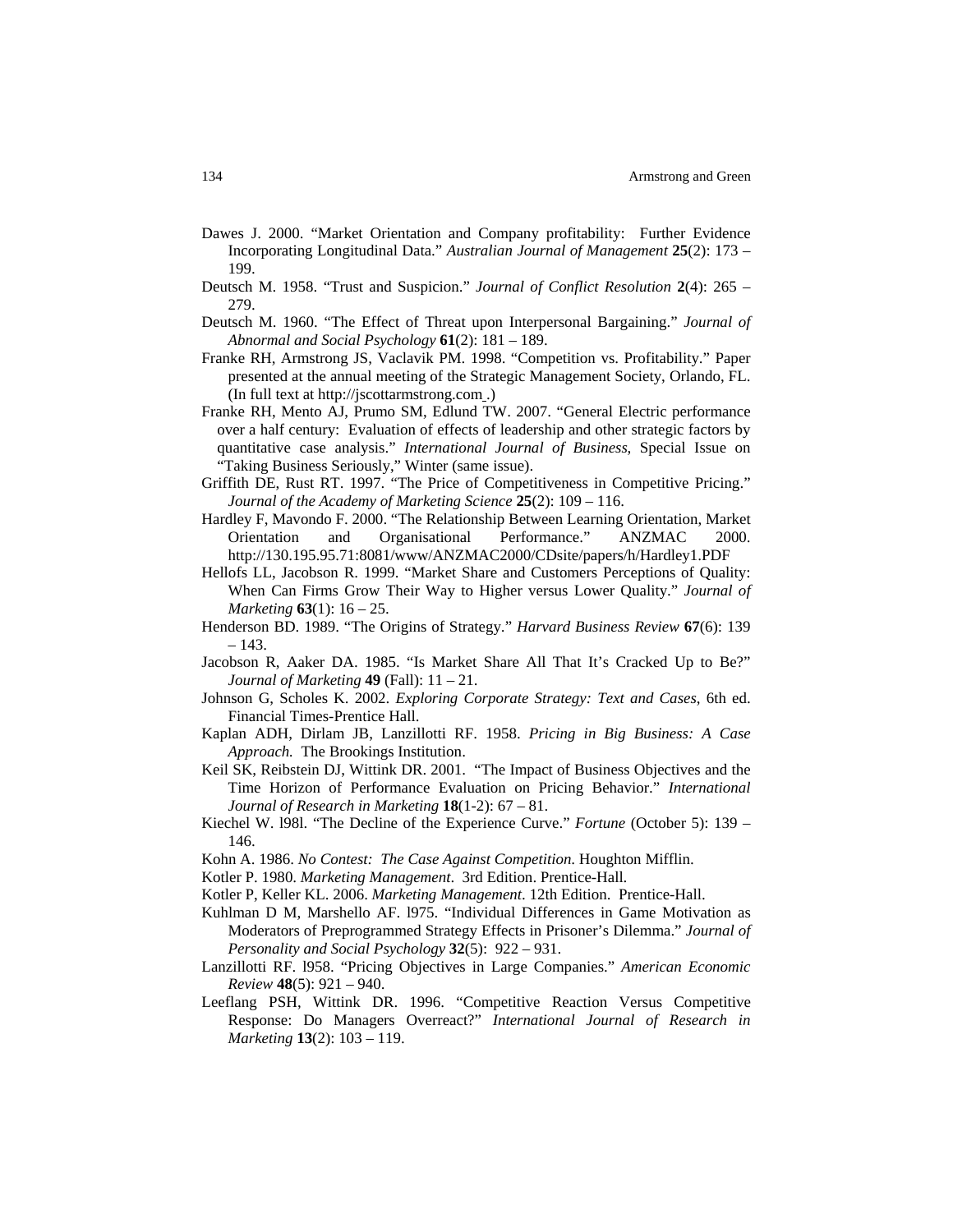- Lieberman MB. 1987. "The Learning Curve, Diffusion, and Competitive Strategy." *Strategic Management Journal* **8**(5): 441 – 452.
- Liebrand WBG, van Run GJ. l985. "The Effects of Social Motives on Behavior in Social Dilemmas in Two Cultures." *Journal of Experimental Social Psychology*  **2l**(l): 86 – 102.
- Locke EA, Latham GP. 2002. "Building a Practically Useful Theory of Goal Setting and Task Motivation: A 35-year Odyssey." *American Psychologist* **57**(9): 705 – 717.
- Lukas BA, Ferrell OC. 2000. "The Effect of Market Orientation on Product Innovation." *Journal of the Academy of Marketing Science* **28**(2): 239 – 247.
- Marks UG, Albers S. 2001. "Experiments in Competitive Product Positioning: Actual Behavior Compared to Nash Solutions." *Schmalenbach Business Review* **53**: 150 – 174.
- Matanda M, Mavondo F. 2001. "The Effect of Market Orientation and Supply Chain Efficiency on Business Performance." Paper presented at ANZMAC 2001 and available in full text on the internet.
- Messick DM, McClintock CG. 1968. "Motivational Bases of Choice in Experimental Games." *Journal of Experimental Social Psychology* **4**(1): 1 – 25.
- Messick DM, Thorngate WB. 1967. "Relative Gain Maximization in Experimental Games." *Journal of Experimental Social Psychology* **3**(l): 85 – 105.
- Miniter R. 2002. *The Myth of Market Share: Why Market Share is the Fool's Gold of Business*. Crown Business: New York.
- Mueller DC. 1992. The Corporation and the Economist. *International Journal of Industrial Organization* **10**(2): 147 – 170.
- Narver JC, Slater SF. 1990. The Effect of a Market Orientation on Business Profitability. *Journal of Marketing* **54**(4): 20 – 35.
- Oxenfeldt AR. 1959. "How to Use Market-Share Measurement." *Harvard Business Review* **37**(1): 59 – 68.
- Porter ME. 1979. "How Competitive Forces Shape Strategy." *Harvard Business Review* **57**(2): 137 – 145.
- Porter ME. 1980. *Competitive Strategy: Techniques for Analyzing Industries and Competitors.* The Free Press.
- Prescott JE, Kohli AK,Venkatraman N. 1986. "The Market Share-profitability Relationship: An Empirical Assessment of Major Assertions and Contradictions." *Strategic Management Journal* **7**(4): 377 – 394.
- Ramos-Rodríguez A-R, Ruíz-Navarro J. 2004. "Changes in the Intellectual Structure of Strategic Management Research: A Bibliometric Study of the *Strategic Management Journal,"* 1980-2000. *Strategic Management Journal* **25**(10): 981 – 1004.
- Scodel A, Minas JS, Ratoosh P, Lipetz M. 1959. "Some Descriptive Aspects of Two-Person Non-zero-sum Games." *Journal of Conflict Resolution* **3**(2): 114 – 119.
- Shrader RC. 2001. "Collaboration and Performance in Foreign Markets: The Case of Young High-technology Manufacturing Firms." *Academy of Management Journal*  $44(1)$ :  $45 - 60$ .
- Slater SF, Zwirlein TJ. 1992. "Shareholder Value and Investment Strategy Using the General Portfolio Model." *Journal of Management* **18**(4): 717 – 732.